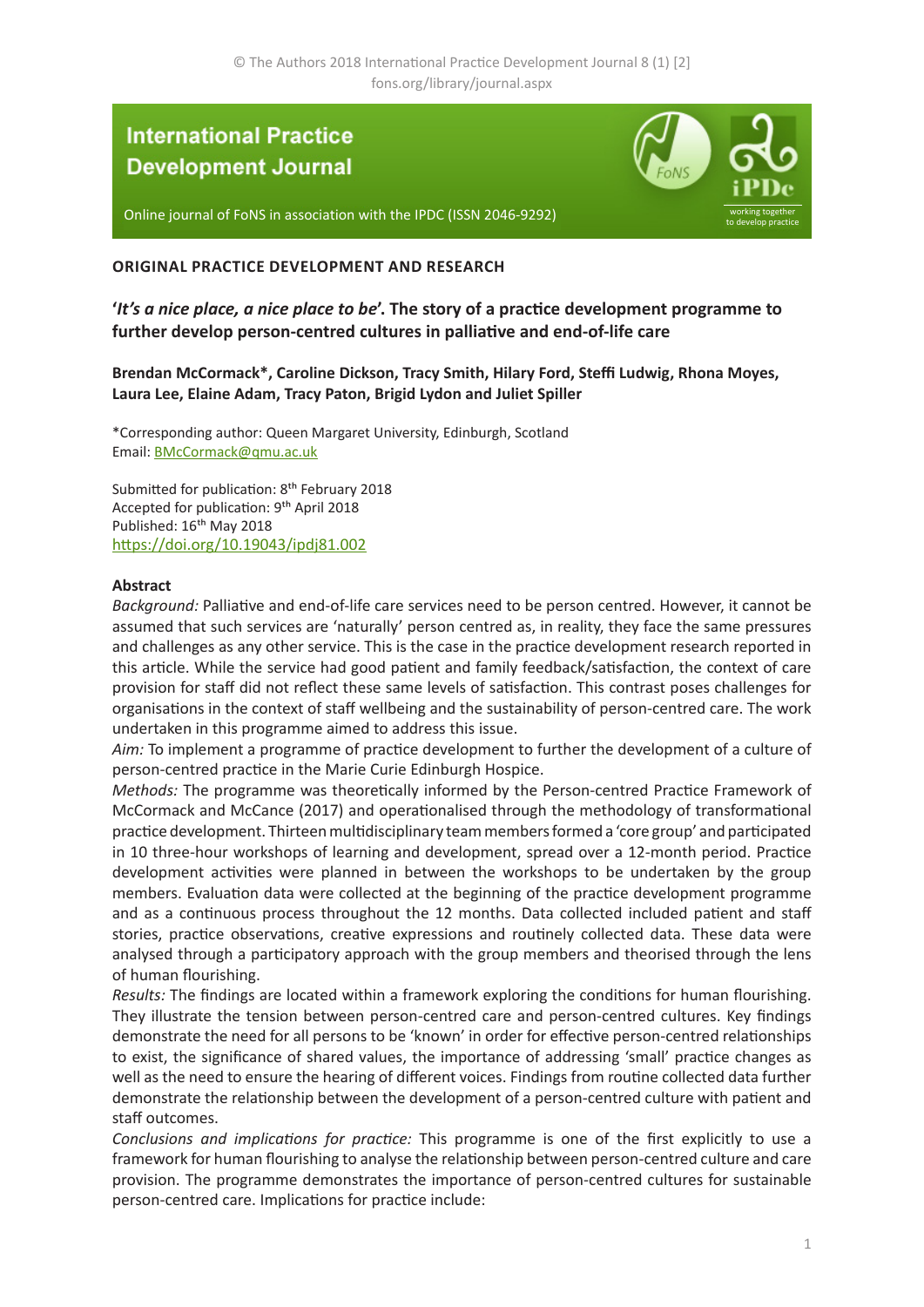- Practice settings need to be clear about the difference between patient- and person-centredness
- The engagement of a multidisciplinary team in interdisciplinary systematic transformational practice development has the potential to transform the culture and context of care, and produce sustainable outcomes
- Human flourishing is an appropriate focus to adopt in exploring how practice settings embrace the principles of person-centredness for all persons

**Keywords**: Person-centredness, person-centred culture, human flourishing, end-of-life care, hospice, facilitation

## **Introduction**

This article presents a report of the structure, processes and outcomes of a 12-month practice development programme at Marie Curie Hospice, Edinburgh, focusing on the development of a person-centred culture. The article describes the background to the programme, aims and objectives, theoretical perspectives that shaped the programme framework, evaluation methods and key findings. A shared experience of the programme among participants was the sense that it enabled them to flourish and so the programme's processes and outcomes are presented through the lens of 'flourishing' and its alignment with the development of person-centred cultures.

## **Background**

Current evidence suggests person-centred ways of working are crucial in palliative and end-of-life care (Yalden et al., 2013; Independent Cancer Taskforce, 2015). Respecting persons' needs and wishes, shared decision making, family involvement and sensitive communication are highlighted in the literature (Leadership Alliance for the Caring of Dying People, 2014). Van der Eerdener et al. (2014) reported a qualitative study exploring the experiences of patients and their carers of person-centred end-of-life care in five European countries. Participants reported feeling valued as a person rather than being an illness, discussing prognosis and treatment openly and honestly, and the formation of trusting, personal relationships as key considerations. 'Being there' and information sharing between professionals that reduced the need for repetition of their story were also identified as hallmarks of person-centred care.

Marie Curie has an overall strategic direction of the development of person-centred palliative and endof-life care, reflecting this evidence. It also reflects the *Ambitions for Palliative and End-of-life Care: a national framework for local action 2015– 2020* (National Palliative and End-of-life Care Partnership, 2015). Embedded within Marie Curie's (2015) strategy and five-year plan are its espoused values:

*'Always compassionate, making things happen, leading in our field and people at our heart.'*

*The People Strategy* (Marie Curie, 2015) highlights the need for recruiting and retaining an appropriate skilled and diverse workforce who feel confident and capable to deliver care and experience wellbeing while embracing change and keeping quality improvement central. However, McCormack et al. (2017) posit person-centredness will only happen where there are cultures in place that will enable staff to experience person-centredness for themselves. The Marie Curie organisation therefore decided to use its Edinburgh hospice (hereafter referred to as 'the hospice') as a case study for developing and modelling a person-centred culture, as a means of exploring how the processes could be transferred across the organisation and of identifying outcomes that could be used to demonstrate effective workplace cultures in action.

The programme built on the learning from previous projects that have focused on the development of person-centred services (Boomer and McCormack, 2010; McCance et al., 2013; McCormack et al., 2015) and aimed to develop further the processes used and outcomes achieved. Experience and evidence from practice and research has shown that person-centred care is more likely to be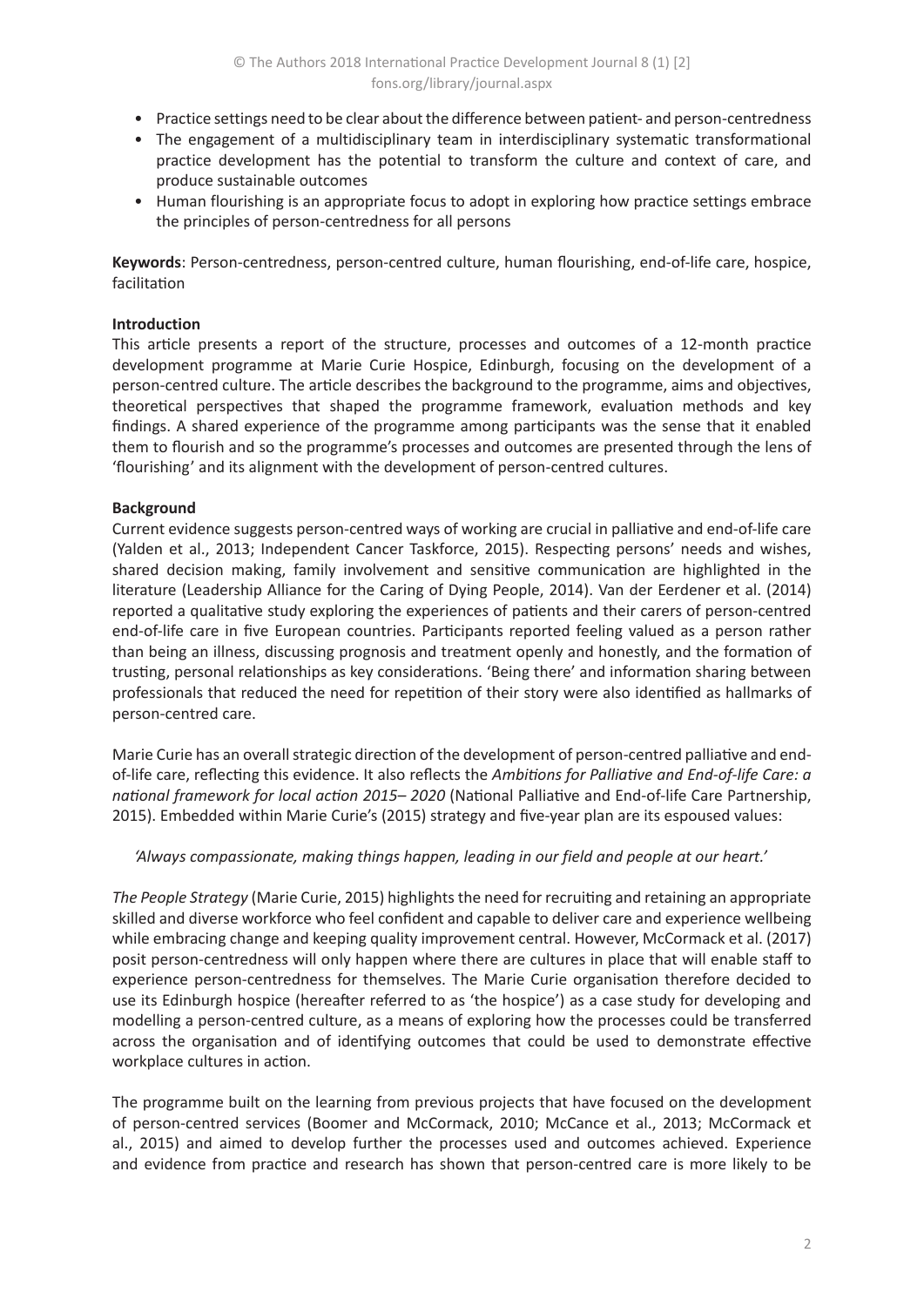implemented where there is a culture that integrates person-centred thinking into everyday work (Yalden et al., 2013). This is particularly important for new or developing organisations. Task-orientated ways of working and hierarchical ways of thinking can easily become the norm in organisations that do not make explicit their commitment to a more person-centred approach. According to Manley et al. (2011) workplace cultures are those that impact at the point of care delivery. They suggest effective workplace cultures reflect the characteristics of a person-centred culture.

Emancipatory and transformational practice development are identified as methodologies for bringing about culture change that is consistent with the values underpinning person-centredness (McCormack and McCance, 2010). The aim of transformational practice development is to increase effectiveness in person-centred practice through enabling healthcare teams to transform the culture and context of practice and, in this case, to transform the experiences of care by staff and service users/families (McCormack and Titchen, 2006; Titchen and McCormack, 2008; Titchen et al., 2011). Transformational practice development focuses on creating the conditions for all persons to flourish, as a process (ways of working) and as an outcome (the person's experience). This is achieved through a series of phases aimed at helping all staff become empowered to act, using staff knowledge and expertise to identify the need to change, encouraging reflection on and in practice, and supporting staff to challenge themselves and each other and take ownership of addressing barriers. However, operationalising this methodology is not without its challenges (McCormack et al., 2013) and experience from similar programmes has shown that success is best achieved by including all grades of staff in the practice development programme (Boomer and McCormack, 2010; Manley et al., 2011; McCance et al., 2013; Yalden, 2013; McCormack et al., 2015) and that there is a direct link between the participation of leaders in the programme and outcomes achieved (McCormack et al., 2009a; Mekki et al., 2017).

## **Programme aim and objectives**

The aim was to implement a programme of practice development to further the development of a culture of person-centred practice in the hospice.

*Objectives:*

- Enable participants/key facilitators and managers to recognise the attributes of person-centred cultures in hospice care
- Facilitate learning and development about transformational practice development to support person-centred practice in the hospice setting
- Promote quality of care and wellbeing for all persons in the care facility
- Develop skilled facilitators who will champion and lead a person-centred approach to practice, ensuring sustainability of the practice development programme in the organisation
- Use a participant-generated dataset to inform the development and outcomes of personcentred practice

## **Methodology**

The programme was theoretically informed by the Person-centred Practice Framework (McCormack and McCance, 2017). This framework provides a way of thinking about a care environment as a personcentred culture and a place that embraces meaningful engagement with people as colleagues and as patients/families. To operationalise this theoretical perspective, the methodology of transformational practice development was employed. This approach focuses on developing cultures that enable all persons to flourish, through critical and creative engagement in facilitated learning. The focus of the learning is the work of the individual or team. Through creative and critical reflective activities, learners are enabled to bring about change in themselves and in the cultures and contexts in which they practice. The learning is set within a strategic context to ensure it is embedded in organisational cultures. The methodology of transformational practice development was operationalised through active learning (Dewing, 2010). This is a form of action-oriented learning concerned with work and work practices whereby the style of learning and consequent activities is underpinned by principles of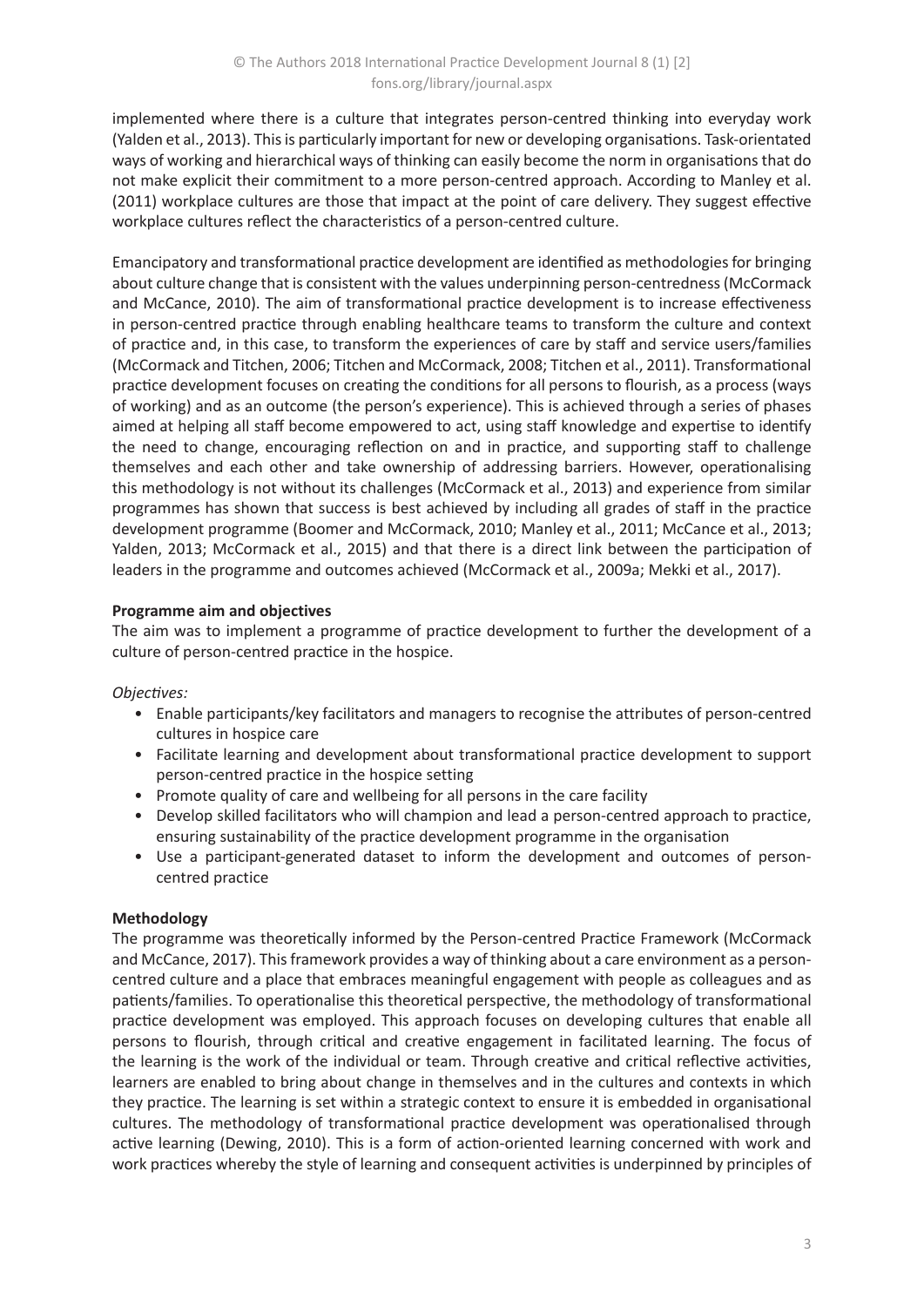active engagement in observation of care and practice by self and others, critical reflection with self, critical dialogue with others and doing or action with others in the workplace. Participants are guided to increase the range of active learning methods they use in their day-to-day work, and learn to use these methods in their workplaces with team colleagues.

## *The setting*

The hospice is one of nine run by Marie Curie across the UK. The services it offers work together to meet the palliative care needs of people with progressive, life-limiting illness. The aim is to provide specialist, research-based palliative care that enhances quality of life for people affected by cancer and other illnesses. The hospice's inpatient unit employs more than a hundred staff to provide care and support for up to 20 adults over the age of 16. In addition, day and community services operate from the hospice in Edinburgh and from the Macmillan Centre in Livingston, West Lothian, Scotland. A team of trained volunteer staff also supports the hospice in various activities, such as working on reception, offering drinks and snacks, and gardening.

## *Participants*

The programme began with a core group of people from mixed disciplines (the co-authors of this article). The group consisted of, the hospice manager, practice development facilitator, two lead nurses, a charge nurse, a clinical nurse specialist, two registered nurses, two healthcare assistants, a secretary, a physiotherapist and a medical consultant. The group membership changed over time for a variety of reasons, including sick leave, retirement and leaving the organisation.

## *Programme structure*

The programme was structured over 12 months and centred around 10 'programme days' of learning and development (Table 1). Each of these days incorporated three hours of facilitated active learning with the core group on the identified themes. While the programme appears linear in design, each session incorporated elements of previous learning and responded to the learning and development needs of the participants. The focus of each programme day and the activities engaged in were informed by the work of Dewing, McCormack and Titchen (2014).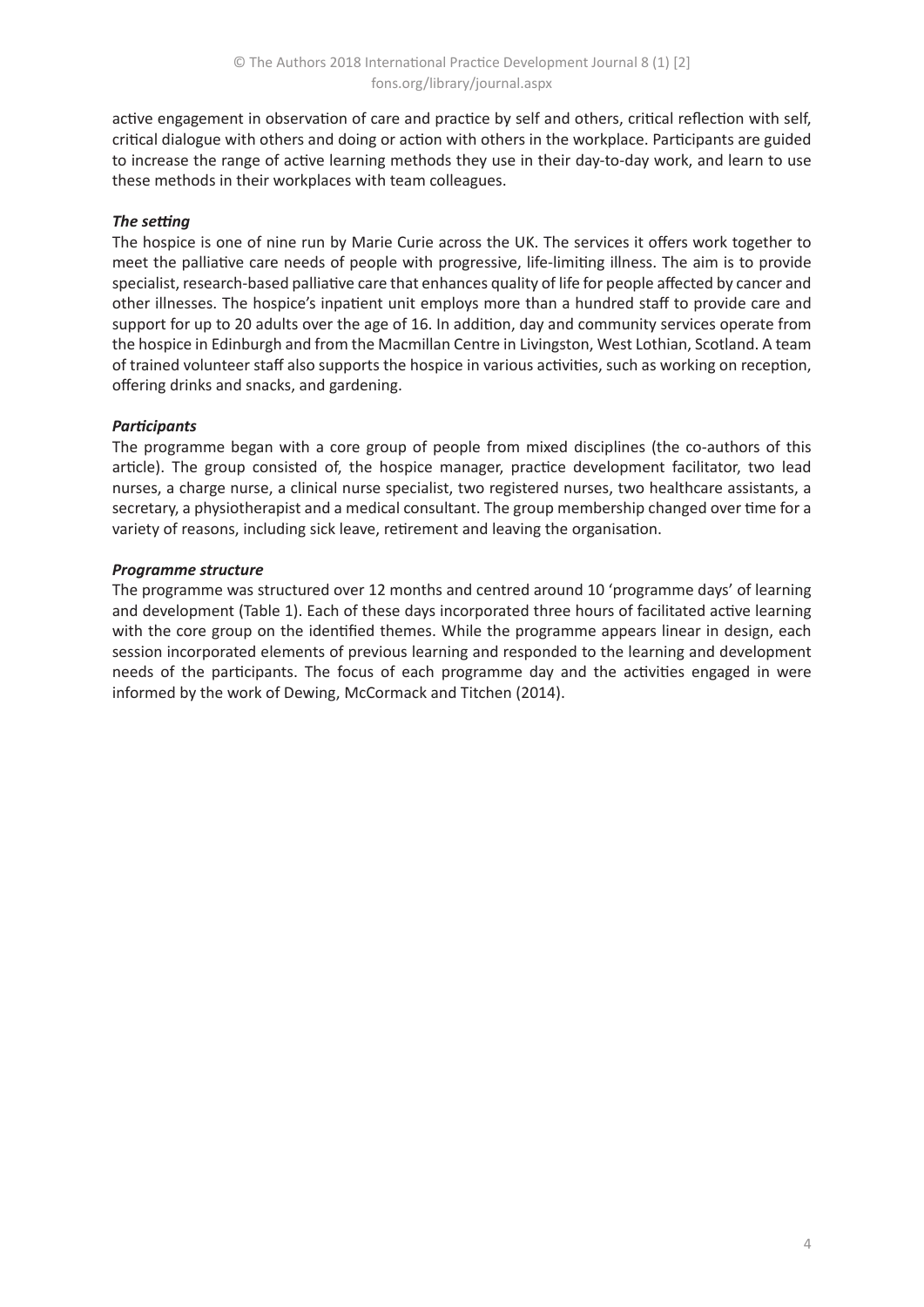## © The Authors 2018 International Practice Development Journal 8 (1) [2] fons.org/library/journal.aspx

| <b>Table 1: Programme days of learning and development</b> |                                                                                  |                                                                                                                                                                                                                                  |  |
|------------------------------------------------------------|----------------------------------------------------------------------------------|----------------------------------------------------------------------------------------------------------------------------------------------------------------------------------------------------------------------------------|--|
| Day                                                        | Programme day theme                                                              | Programme day focus and active learning/practice development activities                                                                                                                                                          |  |
| $\mathbf{1}$                                               | Knowing and demonstrating<br>values and beliefs about<br>person-centred practice | • Reflection on own values and beliefs<br>· Identifying the values and beliefs of all who work in and receive<br>services from the hospice<br>. Putting values and beliefs into practice                                         |  |
| $\overline{2}$                                             | Developing a shared vision<br>for person-centred practice                        | · Setting up a practice development coordination group<br>• Creating and sharing personal and organisational visions<br>· Development of an organisational vision statement                                                      |  |
| 3                                                          | Developing teams and<br>building an effective culture<br>of person-centredness   | · Observations of care and patient/staff stories<br>· Identifying personal and group attributes<br>. Recognising the context in which care is delivered                                                                          |  |
| 4                                                          | Introduction to evaluation                                                       | • Developing evaluation questions<br>• Methods for gathering evidence in the care setting<br>. Observations of care (Workplace Culture Critical Analysis Tool)<br>• Patient and staff stories<br>• Giving and receiving feedback |  |
| 5                                                          | Working with stakeholders<br>in co-designing a person-<br>centred service        | . Maintaining identity in the care setting<br>· Compassion, dignity and choice<br>· Drawing on multiple voices<br>• Reflective learning<br>• Evaluation                                                                          |  |
| 6                                                          | Action planning                                                                  | • Linking the Person-centred Practice Framework, practice development<br>model and action plans<br>· Identifying indicators to prioritise action planning                                                                        |  |
| 7                                                          | Mini-projects                                                                    | • Translating the action plans into action through 'mini-projects'                                                                                                                                                               |  |
| 8                                                          | Learning in the workplace                                                        | • Creating a person-centred learning environment<br>· Giving and receiving feedback<br>• Active learning processes<br>• Reflective practice - key processes                                                                      |  |
| 9                                                          | Sharing and celebrating                                                          | • Acknowledging achievement<br>• Acknowledging and celebrating achievements in the working day<br>• Sharing and celebrating with local communities                                                                               |  |
| 10                                                         | Follow-up evaluation three<br>months post day 9                                  | • Reengagement with practice development group<br>· Workplace Culture Critical Analysis Tool (WCCAT)                                                                                                                             |  |

## *Evaluation*

The processes and outcomes were evaluated within a collaborative framework, drawing on reflective dialogue data between lead facilitators and programme participants, individual interviews with key stakeholders and observations of practice made using the Workplace-culture Critical Analysis Tool (WCCAT) (McCormack et al., 2009b). The aim was to gain insight into the deeper layers of culture and person-centred practices. We identified a 'starting point' to collect data at the beginning of the programme – this occurred after the group had developed a shared vision of person-centredness in the hospice. Data were collected during October 2016 by a research assistant who was neutral to the programme. Four observations of practice were undertaken in the day unit, one in the hospice reception area, one in the staff canteen, 21 in ward 1 and 24 in ward 2. Each period of observation lasted 30 minutes. A total of 28 individual interviews were conducted, each lasting between four and 24 minutes. Interview data were collected from 15 members of staff, including 11 nursing staff, a medical doctor, two catering staff and a member of the reception team, as well as seven patients, two family carers and four volunteers.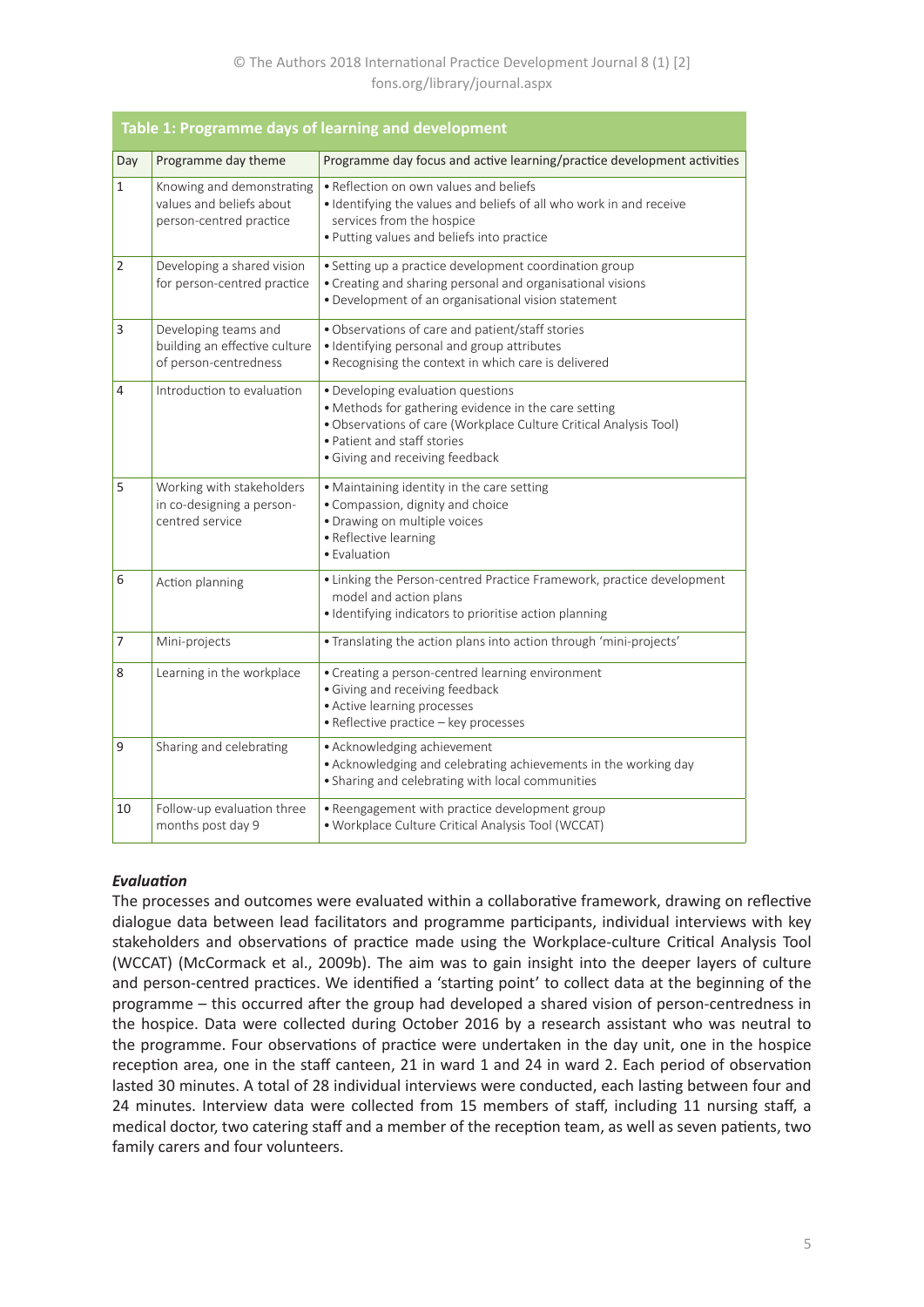## © The Authors 2018 International Practice Development Journal 8 (1) [2] fons.org/library/journal.aspx

Following the 'starting point' period of data collection, the participants agreed to ongoing collection of data that would capture the embeddedness of the culture changes as the programme progressed. These included: practice illustrations and graffiti boards to capture examples of person-centred practices observed by anyone who wished to contribute; 'sit down' and 'walk around' observations using WCCAT; patient and staff stories that were recorded and transcribed; and use of existing data, such as compliments, complaints and surveys of patient and staff.

Data gathered using these multiple methods were analysed to identify required changes in the practice culture at the beginning of the programme, as a means of providing a starting point for comparing the findings of ongoing evaluations. Patient and staff stories were analysed by the Queen Margaret University research assistant. WCCAT data were analysed as a participatory process among the programme participants using creative hermeneutic data analysis (Simons and McCormack, 2007; Boomer and McCormack, 2010). Findings were compared with the starting point data to determine further action. All data were mapped onto a matrix we developed derived from the Person-centred Practice Framework (McCormack and McCance, 2017), so that two matrices were used to compare the data at the starting point and periodically as the programme progressed (an example of the mapping matrix from the starting point data is presented in Appendix 1). In addition, analysis of the development data was undertaken with the participants and the external facilitators. The participants identified the specific activities they had engaged in, reviewed/considered the data they had collected to inform these developments and together with the external facilitators reflected on how this impacted on the culture. Practice examples from the graffiti boards were also reflected on. A timeline of changes was created to help the participants plot the journey over time and what had been achieved. At the end of the programme, the participants engaged in a collaborative reflective workshop where they identified outcomes of the culture transformation, identifying how this reflected their shared vision and their shared understanding of the reasons for this transformation. A framework of human flourishing was used to shape this reflective workshop. To ensure trustworthiness of the processes and outcomes, the core group worked collaboratively on all of the development methods, data analysis, sharing of findings, planning of development activities with others and reporting on progress.

## *Ethical approval*

Ethical approval to conduct the study was secured from QMU ethics committee and the Marie Curie research group.

#### **Findings: unfolding a story of flourishing**

*Human flourishing occurs when we bound and frame naturally co-existing energies, when we embrace the known and yet to be known, when we embody contrasts and when we achieve stillness*  and harmony. When we flourish we give and receive loving kindness (McCormack and Titchen, 2014).

The term 'human flourishing' can be traced back to Aristotle, who suggested it occurs 'when a person is concurrently doing what he [sic] ought to do and doing what he wants to do'. Aristotle's moral perspective of human flourishing is at the heart of what it means to be a healthcare practitioner, with a moral requirement to do and want to do the right thing for others. McCormack and Titchen (2014) argue that to achieve this outcome requires an understanding of what is required of us as practitioners (the evidence that informs our practice) alongside an ability to want to do what is the right thing and to enjoy doing it. McCormack and Titchen built on this Aristotlean position and through a process of critical creative inquiry, identified eight conditions for persons to flourish:

- 1. Bounding and framing
- 2. Co-existence
- 3. Embracing the known and yet to be known
- 4. Being still
- 5. Living with conflicting energies
- 6. Embodying contrasts
- 7. Harmony
- 8. Loving kindness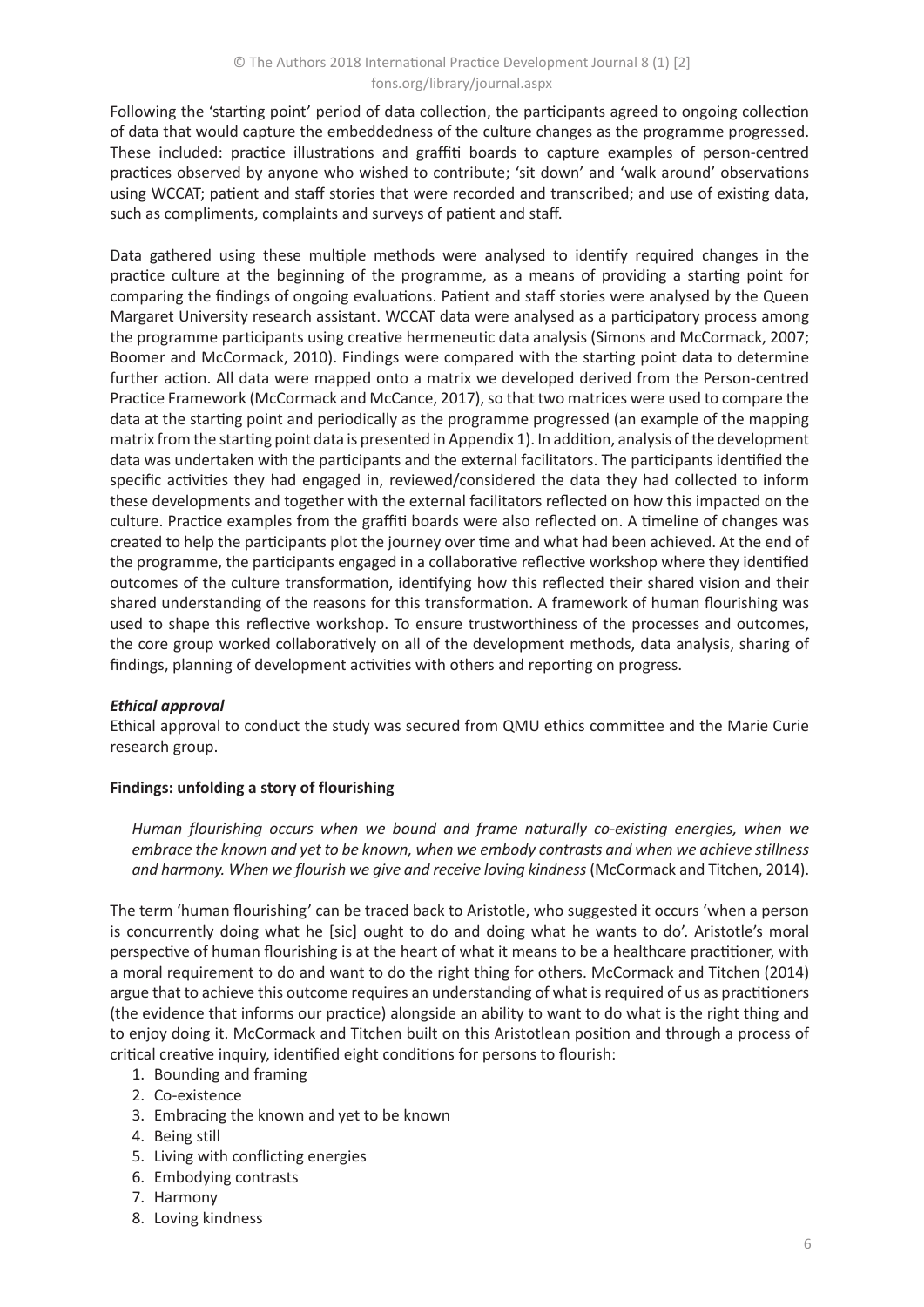We use these eight conditions for human flourishing to represent the processes and outcomes arising from the transformational practice development programme reported in this article.

## *1. Bounding and framing*

McCormack and Titchen (2014) suggest developing a 'frame' of reference for both how we see the landscape (the culture) of the setting and the direction of travel we need to adopt to enable the subtleties of the landscape to be observed, engaged with and lived. A developed understanding of the need to pay attention to the existing culture of practice to enable person-centred services to evolve was required. Thus the journey began by the group getting to know each other, not by their job role, but as people. This is fundamental to person-centred practices and is a way of encouraging people to engage authentically with each other and to achieve connectivity, which Gaffney (2011) suggests is vital to human flourishing. Establishing a safe environment for open and personal sharing is critical to this activity, as persons will only share what they feel safe to share in a supported environment, and without this safety they will not flourish. Each member of the group was invited to create their own self-portrait, using creative materials. This proved to be enlightening and fun. At the time, the group felt too much time had been devoted to this activity but they came to know this was part of establishing the path on which they would journey, and they often referred to elements of 'knowing' each other they had developed through this activity. The portraits exercise also enabled the basis of a discussion about shared values to be developed.

Person-centred cultures are rooted in explicit values, which are reflected in a shared vision. This vision would become the evaluative statement, central to the work of the programme. Individuals in the group were encouraged to undertake a values clarification exercise (Warfield and Manley, 1990). The dialogue that followed this activity enabled the group to establish ways of working together in a person-centred manner. They also developed three different vision statements in small groups that reflected their espoused values. They recognised they would have to find ways of engaging with all stakeholders, including patients, carers, volunteers and staff, to ensure everyone's voice was heard and for the values to be truly shared. They were encouraged to repeat the process within their own areas of practice using creative methods as they saw fit. The group used graffiti boards, existing formal meetings, conversation and imagery and the same written values clarification exercise. The data collected were analysed using critical creative hermeneutic analysis by the group members and the facilitators. Key values were extracted and compared with the initial vision statements. The group then worked together to develop a shared vision statement that would serve as the anchor of the programme:

*'Our vision for a person-centred culture is one that enables individuality, promotes autonomy and encourages aspirations in a secure and supportive environment.'*

## *2. Co-existence*

The core group used the vision statement as a marker of the existing culture. Data were collected and anlaysed to understand what needed to be done to realise the vision. Being attuned to the connections that exist in the care setting enabled the group to recognise when disconnections were happening and to rise to the associated challenges. Through dialogue, the data collection and analysis methods described earlier were agreed on. Through a process of critical creative hermeneutic analysis, the core group worked with the starting point data matrix and identified five overarching themes:

- Knowing the person
- Promoting individuality
- Balancing routines with informed choice
- Team effectiveness
- The physical environment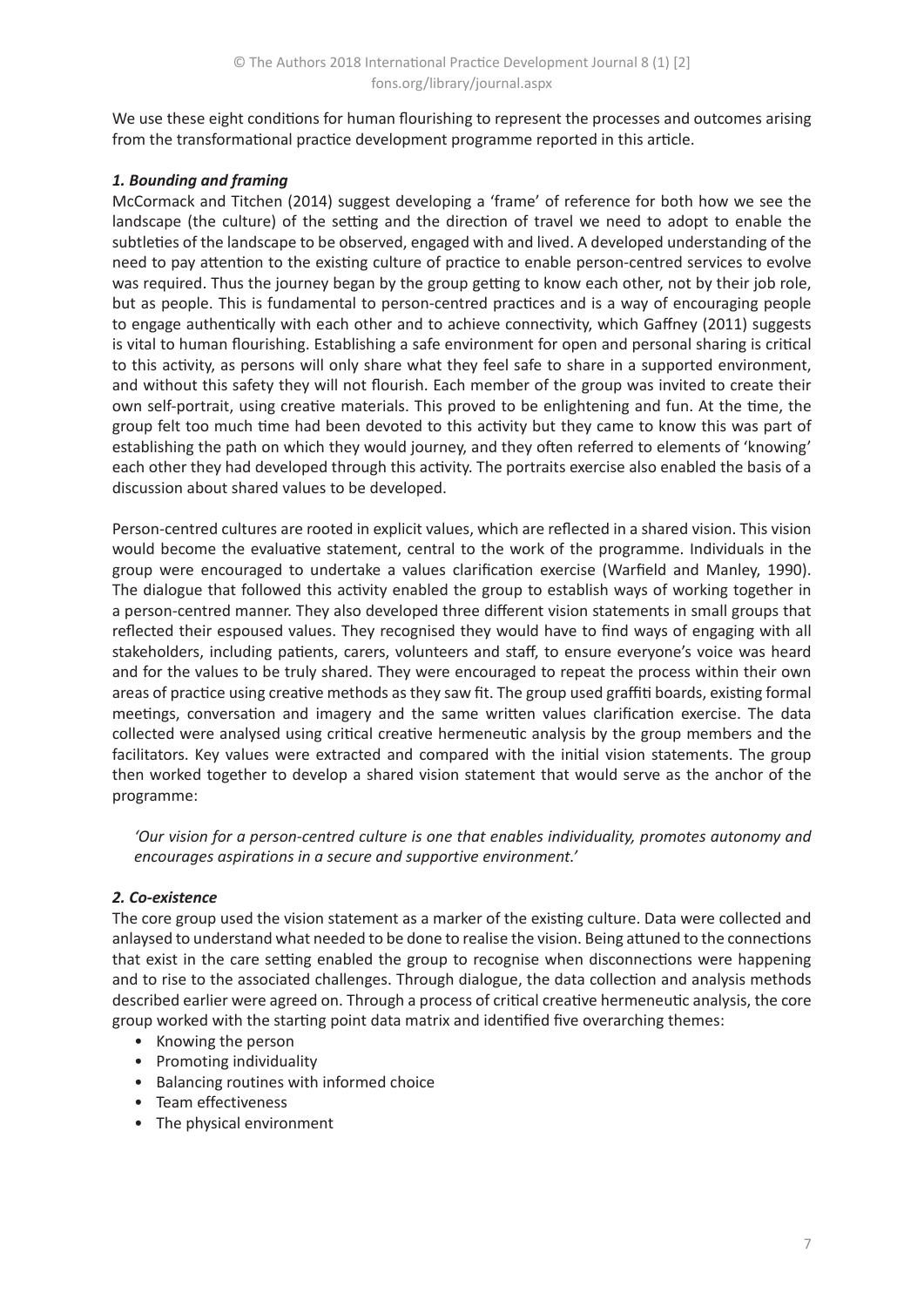#### *Knowing the person*

The theme of 'knowing the person' reflected the extent to which staff in the hospice made efforts to know patients and families. Observations reported:

*'A very good rapport exists between the patients and the staff. No one is talked down to. They are all treated as adults.'* 

Not only did these data demonstrate the determination of staff to maintain patient independence, they also highlighted the respect the staff had for maintaining patient dignity. Members of staff offered a personal touch to the care they provided:

*'Every day I say to them, what's on the menu… I said no, not soup. She says wait a minute and I'll ask the chef what he's got; and she came back as she says omelette. I said stop before you get anywhere else... an omelette… it was one of the best foods, meals I've ever had. Brought out by the cook you see, now he obviously had the time to do it; but he brought it out and said, how did that do you?'*

In an interview, a patient commented:

*'One thing I have noticed, the nurses often don't get five minutes' peace, but when they do they don't go away and have a cup of tea, they come and chat with the patients just to see how their day is going and to give them a bit of company, the ones that don't get visitors.'*

## *Promoting individuality*

Enabling patients to express their individuality was generally a positive aspect of services at the hospice. In one interview, a member of staff stated:

*'I think it's sometimes difficult for patients to realise that they're actually allowed to do that here (express individuality). Especially (comparing to acute care) for prolonged stays in more acute settings where you do have to fall into a bit of a routine. ...I think that a lot of patients... not exclusively but especially older patients have this thing that they can't cause too much trouble, and sometimes you have to encourage people and say… well actually it's for our benefit as well if you're as happy as you can be while you're here.'*

The 'problem' of some patients not understanding that they were permitted to ask for things, and that it was part of the service that the hospice provided, was a challenge. Most members of staff agreed that they were providing individualised care but some believed that they could be doing more. One such comment stated:

*'I think there are certain aspects that I would like to see changed to see people express their individuality more… so things like people using their own bed linen.'*

However, some members of staff were cautious about increasing the individuality within the care setting and establishing where the line should be drawn. One gave the example of how to ensure a safe infection control environment so that the environment remains 'functional and safe', while offering a person-centred approach to their care:

*'I think the ward team is respectful of people's individuality and are open to different cultures and beliefs, lifestyles. And we are flexible to a large degree about enabling people to continue their own lifestyles, even if that includes extremes such as drug taking… but then there has to be boundaries and sometimes those boundaries are quite broad.'*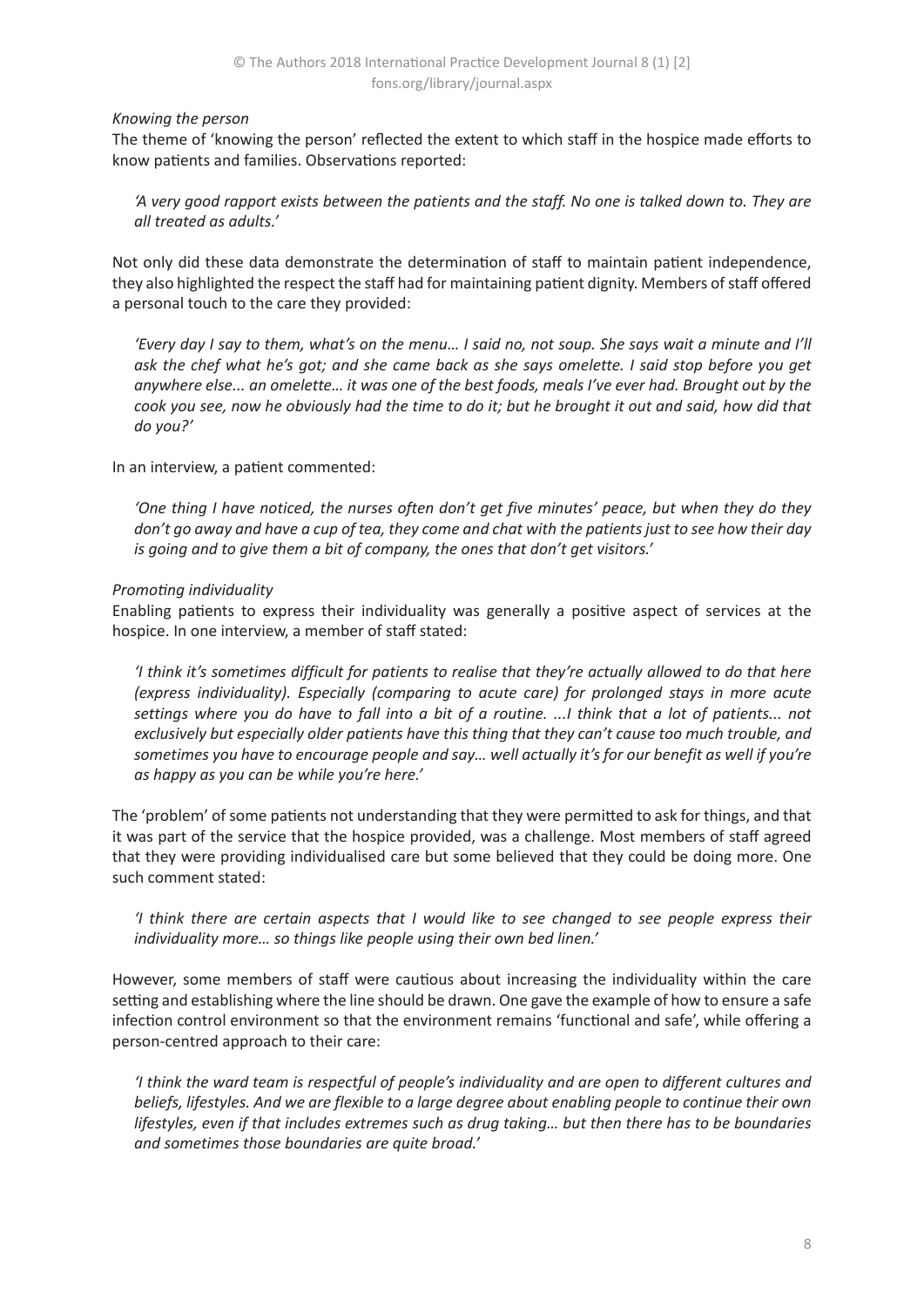Staff were observed to endeavour to respect the beliefs and wishes of each patient:

*'We try to give the patient what they want… their faith, their dietary… they will be accommodated… their dog in, family to be involved in their care… we try to accommodate but we also try to encourage.'* 

*'There was a guy on the ward…, he liked his halal diet and he only liked it at half seven at night.'*

However, some interview data suggested that there could be disagreement among family members regarding the care of their loved one. One such comment stated:

*'The needs of families get lost in the mix of things. We do our best, sometimes they have different ideas of what they want. Some patients want to go home and the family can't cope. Sometimes we've got to manage that and it's a bit off sometimes.'*

Overall, the staff at Marie Curie attempted to promote autonomy and individuality with patients, whenever it was safe and feasible to do so:

*'So I said to the patient, you don't give yourself enough credit when you're able to do things… and to encourage them instead of underestimating what they are able to do. And they come back and say, yes you're right.'*

#### *Balancing routines with informed choice*

One key message that came from the feedback was that staff took steps to enable them to spend more time with the patients, and ensured that the patients' dignity was preserved. One member of staff said:

*'He (patient) was quite confused and agitated this morning, worrying about clothes and things. And I had that time to sit down and explain… you don't need to worry your wife. Here it is great, you can take that time to find out, especially if something is worrying someone.'*

One relative offered their personal experience of this by commenting:

*'The Marie Curie staff treat Mum with respect, I can't complain about anybody. The care she has had is excellent. Pretty fantastic really.'*

It was subsequently observed that many members of staff took precautions to ensure that patients' dignity was maintained when talking to relatives, or to other members of staff about the patient. This is evident in the observations:

*'A doctor is talking to relatives in the corridor. She is discreet and their voices do not travel.'*

 *'A patient is receiving one-to-one care; I could not tell what kind of care it was. I could not hear the voices of the staff inside. Well done.'* 

*'The voices of the receptionists don't travel, maintaining good levels of confidentiality.'*

One key theme that was encouraging was the comments that elaborated on the staff members' attitude and approach to care. One commented:

*'I've often seen the consultant on the ward round ask patients about drugs and other aspects of care…they'll be asked their permission... they don't just take the [care record] and say, we're going to give them this today… permission is always sought from the families as well.'*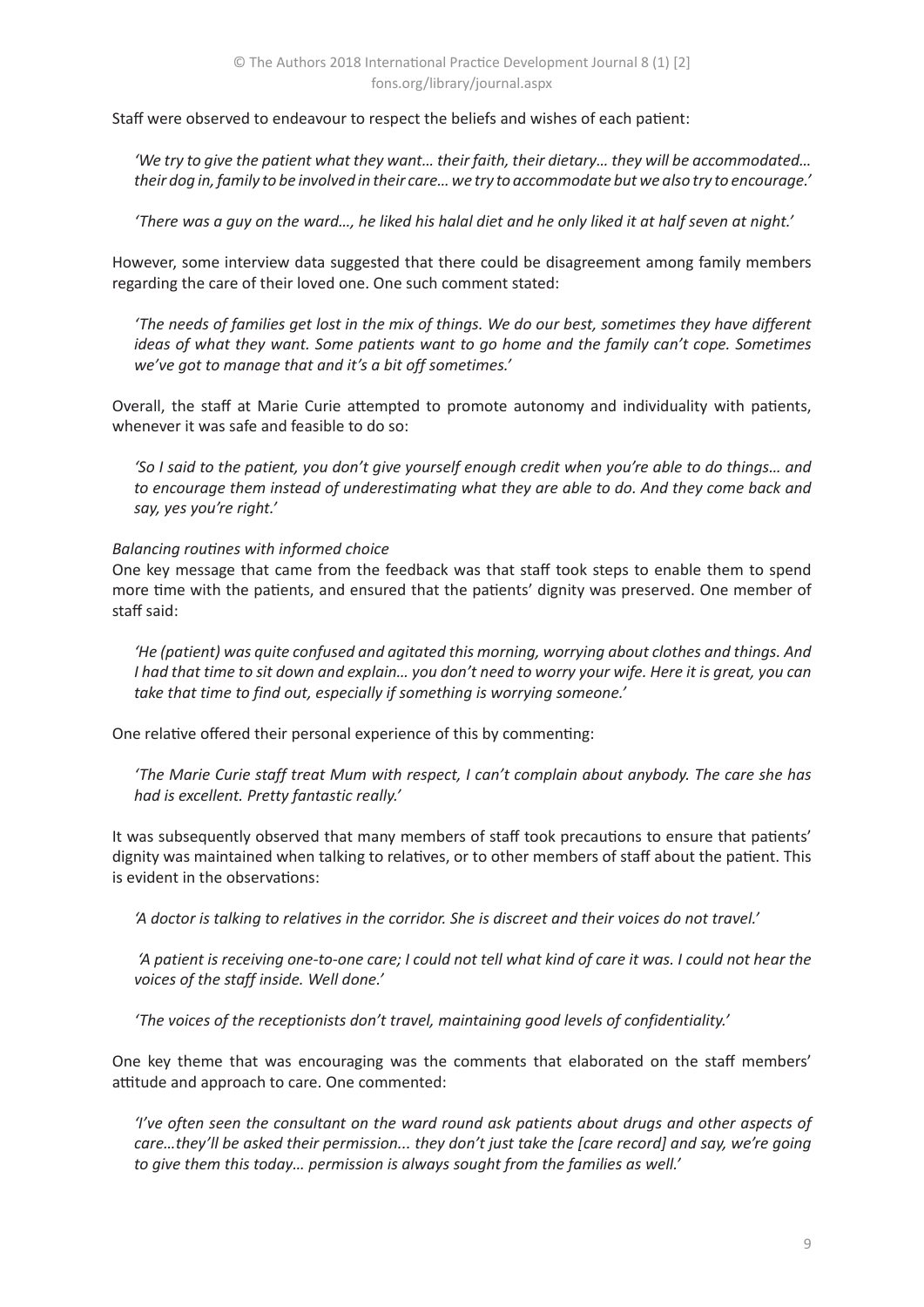There were many responses identified that demonstrated that the staff in the hospice include patients in any decisions regarding their care:

*'When do they want to wash, if they want papers in the morning, like a routine for us but also for the patients as well, if they want to stay in bed for breakfast? Do they want a wash today? You've just got to ask them what they like… If they want it in the afternoon that's fine… if they want it in the evening, that's fine.'*

Another member of staff stated:

*'I know you are here to promote person-centred care and I do think that for the patients. I always think the patient is the person that makes the decisions… they're in charge of themselves.'* 

From these two statements, it is evident that patient choice and independence were encouraged by the staff. Furthermore, the members of staff encouraged individuality and respected patients' beliefs. In an interview, a patient stated:

*'Pastor came to visit when I first came as I am a Roman Catholic. I asked if I could have communion. He was very helpful to me. He came back on the Monday to see if all was as I had wanted.'*

#### *Team effectiveness*

There were many positive examples of staff co-operation and multidisciplinary working observed, including:

*'The other ward is short of staff and requests staff to help with jobs that require two nurses. The staff on this ward quickly find someone who is not too busy to send down.'*

However, in other comments staff stated:

*'Sometimes HCAs don't understand why SNs can't do washes'* 

*'Members of the team not valuing other's roles, Domestics trying to do their job but no discussion with them during this with nursing team on the floor.'*

This highlights that there was a lack of understanding of the roles of other health professionals on the wards. The perceived 'value' of the contributions offered by different members of staff was raised. One member of staff stated:

*'If you treat your staff well and are flexible with them, then they will give back to you in return. If staff are constantly denied the opportunity of flexibility then they become resentful and eventually leave to work elsewhere. There needs to be a culture of trust and respect so that you know if you are flexible then people won't take advantage of it.'*

There were some observations made of members of staff 'moaning' about new staff that had been appointed, and attempting to drag other members of staff into the conversation. Some staff expressed that they believed that the roles of the various multidisciplinary teams should be explained to the different staff on each ward. Another said that an understanding of how the hospice and day services interlink, and the services they provide, should be made clear.

Many members of staff reported that they were '*Generally very happy. I really enjoy my job and I love my team.'* However, in the narrative interviews, different views were expressed about staff communication in the hospice: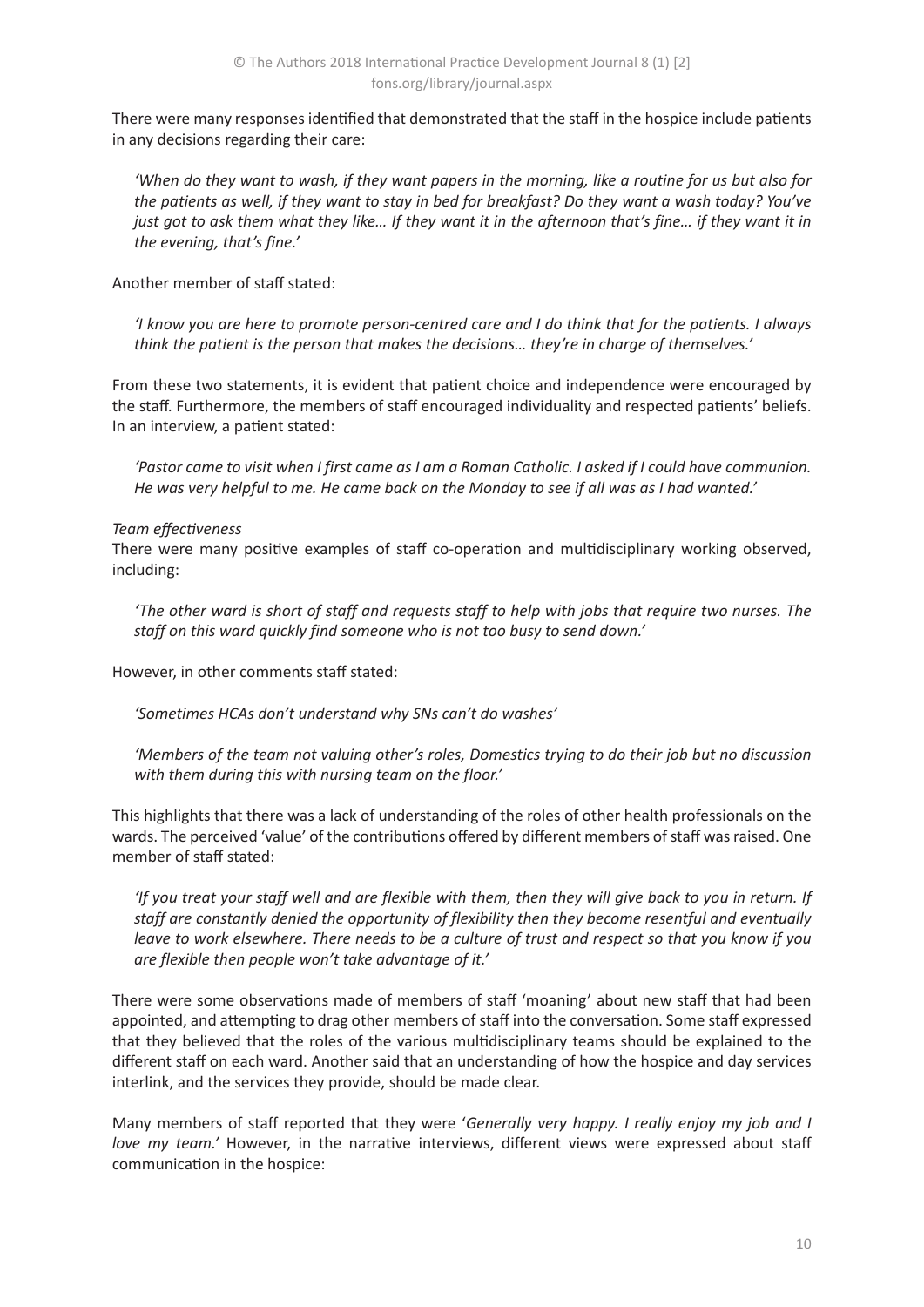*'Some HCAs are excellent at communicating concerns with patients.'* 

*'Some HCAs are poorer at communicating.'*

*'I feel that HCAs are undermined.'*

One member of staff reported that:

*'Communication is something that is continually discussed as an issue. Sometimes it's not clear when to communicate with the different departments and often small communication errors occur, for example, keeping reception informed about incoming patients, etc.'*

#### Another member of staff stated that:

*'Communication could be better about things happening for staff, to avoid problems. In certain areas some people have a sense of entitlement and don't appear willing to contribute or support other people.'*

During a narrative interview, one relative complained that:

*'My mum has dementia and some of the agency staff have treated her like a child – wash your hands now, smell them. Oh they smell lovely.'*

In an interview a member of staff said they felt they were being undermined by the changes that were being made to the hospice, and that the management was not listening to their concerns. The staff held predominantly negative views of the ward staffing levels; several believed there were often not enough staff on the wards, and as a result *'some patients have to wait for things.'*

Overall, most members of staff made positive comments about working at Marie Curie:

*'I enjoy working here as it is a very worthwhile job and I am made to feel my contribution counts in what is quite a unique environment.'*

Some staff members were leaving the hospice, which was attributed to problems with team effectiveness. Staff commented on the 'emotional labour' of the job and the need for greater staff support:

*'Worst thing: Stress of working with a caseload. Emotional aspects of the job – sadness/loss.'*

#### *The physical environment*

Many people commented on the visual aesthetics of the wards. These included the size of the rooms, the patients' views of the gardens, the balcony and the bright colours on the walls. One person said: *'The front door area is fresh, clean and bright.'* There were some comments about how to improve the overall visual impact of the hospice, pointing out that the lighting in some rooms appeared very dim, that there were no pictures or decorations on some of the wards, that some rooms had no visual outlook and that there were dead/dying flowers left in a room.

Comments and observations were made regarding the sounds that were heard while on the wards. Such comments reported that the rooms were quiet, that the patients were heard chatting to one another in the side rooms, that the staff tried not to speak too loudly, and that the phones on the ward did not ring too loudly. It was observed, however, that there were a lot of noises coming from a machine just off the wards. The patient call-bells at times were too loud and *'pierced the silence'*. Furthermore, a member of staff reported that the wards were at times noisy and that the staff voices travelled easily. One observer reported hearing *'laughter and humour'* while on the ward.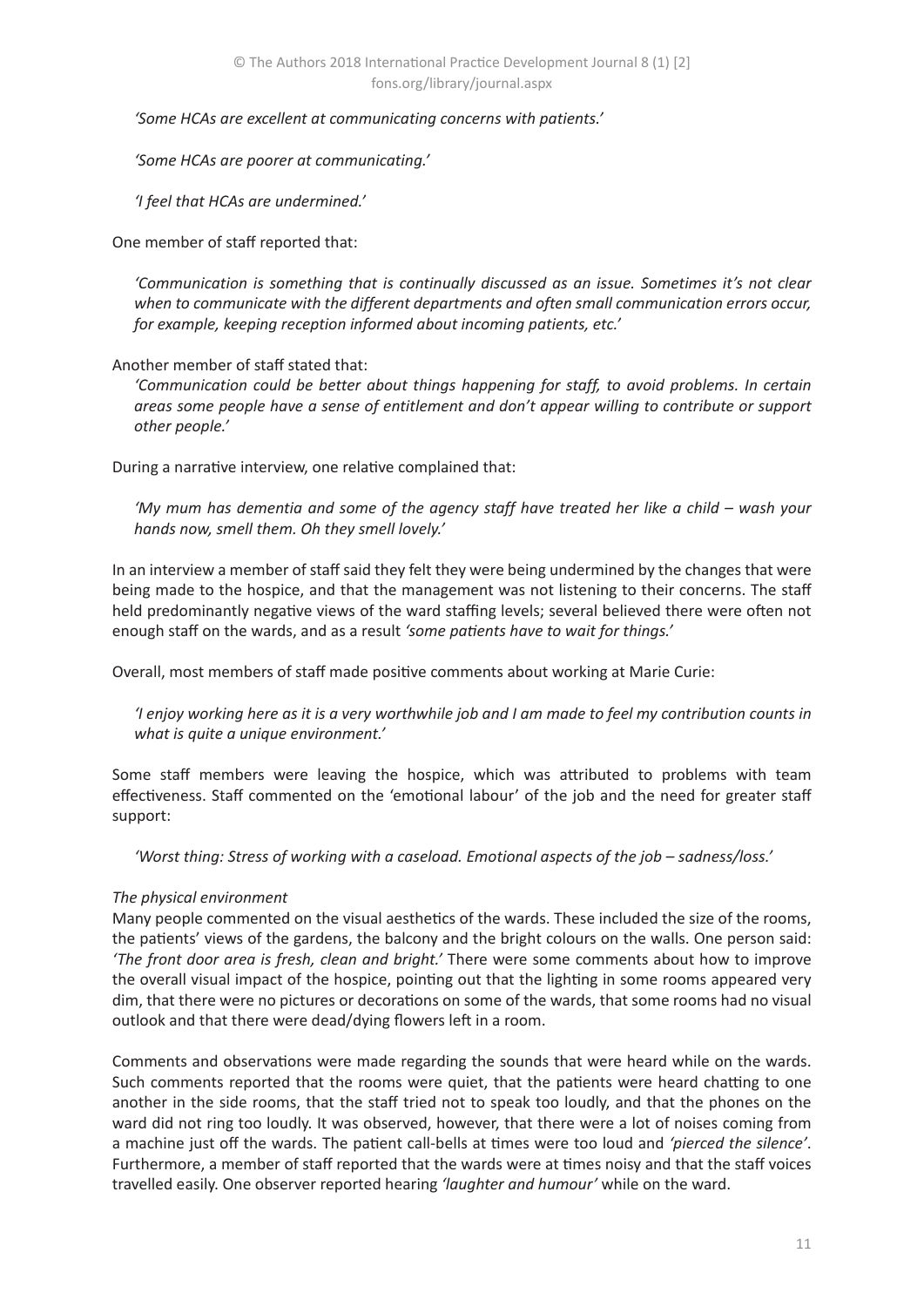There were many comments regarding the different odours present on the wards, including at times, the *'stale smell of faeces and urine'*. However, others commented on the smells of wood, lemons, sawdust, warm scones or the general aroma of dinner. Overall, members of staff and the observers found the wards to be *'calm and peaceful'* environments.

## *Summary*

The different data collected largely demonstrate a positive experience for patients and families. The intent to provide individualised and person-centred care is obvious in the data, and the efforts staff go to to that effect are recognised by patients, families and co-workers. However, the theme of 'team effectiveness' revealed issues pertaining to teamworking, communication and consistency of approach, as well as some issues concerning the general hospice environment. This suggests a focus on person-centred care without paying attention to the need for a person-centred culture. Each of these issues became developmental themes for the core group to work on, in collaboration with other members of the hospice team.

## *3. Embracing the known and yet to be known*

The team was invited to engage with the data to raise consciousness of person-centred practices within the hospice. Interacting with the data was an important part of the process as, to flourish, they needed to understand elements of their own personhood. McCormack and Titchen (2014) suggest that, through a meaningful engagement with 'other', the hidden gems of our personhood can be revealed and made known to us. Following data collection and analysis of the initial data, the group felt they needed to pay attention to ongoing engagement of patients, staff and volunteers. They raised the issue of not knowing what Gaffney (2011) refers to as valued competencies, that is, they did not know about each other's talents. They used the hospice's summer fête to find out about each other, their strengths and willingness to contribute. The group recognised that it is these hidden aspects of persons that need to be surfaced to create a culture that enables all persons to flourish. This event was also used as an opportunity to model person-centredness by enabling all persons associated with the hospice to express those aspects of 'self' that shaped them as persons – their beliefs, values, needs, wants, desires, hopes and dreams. These were reflected in the consideration of the areas for development and how the different talents of staff could be maximised and used as assets to the ongoing development of the person-centred culture of the hospice. 'Mini-projects' were then established, each led by a member of the core group and working in collaboration with members of staff from across the hospice services. Some examples of these are found in Table 2.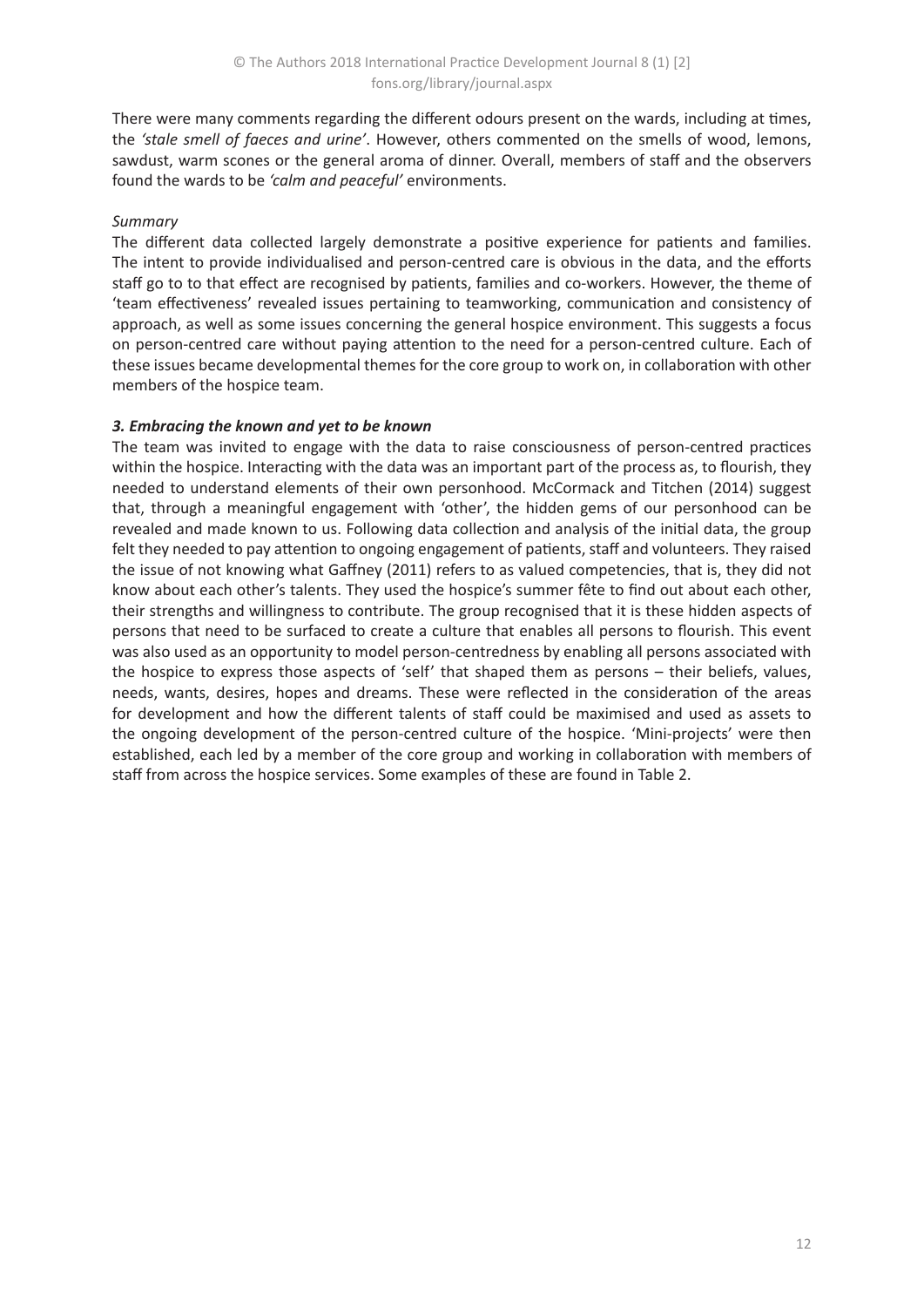## © The Authors 2018 International Practice Development Journal 8 (1) [2] fons.org/library/journal.aspx

| Table 2: Mini-projects           |                                                                                                                                                                                                         |  |  |
|----------------------------------|---------------------------------------------------------------------------------------------------------------------------------------------------------------------------------------------------------|--|--|
| Mini-project                     | Elements                                                                                                                                                                                                |  |  |
| Celebrating the vision statement | • Wordle and display in hospice reception                                                                                                                                                               |  |  |
| Administration team development  | • 'Can-do approach'<br>· Improvement in atmosphere and welcome at reception<br>• Making things possible – shared commitment to the culture of the<br>hospice<br>· Initiative                            |  |  |
| Induction                        | • Multidisciplinary inductions implemented using person-centred tools<br>and approach                                                                                                                   |  |  |
| Creating spaces for reflection   | • Schwartz rounds<br>• Communicative spaces for open dialogue                                                                                                                                           |  |  |
| People of Marie Curie            | . Personal portraits and photos of Marie Curie staff and volunteers<br>• Posted on Facebook and highlighted in hospice newsletter                                                                       |  |  |
| Hospice presentations            | • Two-hour presentations (six a year) for internal Marie Curie staff and<br>volunteers and external visitors covering all services and activities<br>• Virtual tour of the hospice<br>• Ongoing updates |  |  |
| Staff support and development    | • Person-centred workshops<br>. Role clarifying workshops between nurses and healthcare assistants<br>• Regular team meetings                                                                           |  |  |
| Reviewing of existing data       | • Staff retention                                                                                                                                                                                       |  |  |



A further example of overt commitment to new ways of engaging was the public display of the previously developed shared vision. To promote the vision and celebrate it as the first collaborative activity of the team, a wordle (Feinberg, 2014) of the analysed key words was developed to go alongside the vision statement at the hospice reception area.

#### *Living with conflicting energies*

The programme offered a unique opportunity for skilled facilitation of 'moments of crisis', described by Fay (1987) as precursors of change in being and doing. Crises are not major events in a person's life, but instead are 'jolts' that may alter a particular perspective or cause us to pause for reflection and reconsideration of the direction we are taking. From the start of the programme, the core group found it difficult to accept that taking

time out of clinical practice to focus on self, and then on culture change was worthwhile. Despite the deepening commitment to the programme, during sessions there continued to be different demands on participants' time and invariably there were interruptions and different members were pulled back to the clinical area. Although there was enthusiasm to engage and participate in the programme and an acknowledgement that time was needed to build robust relationships, they found it challenging to grasp the importance of learning different ways of being to ensure sustainability. Instead, the group wanted a graphic representation of the programme, with a clear plan that could be followed.

As the programme drew on principles of transformational practice development, rather than a narrow focus on quality improvement or change management, it was important to spend time ensuring collaborative, inclusive and participative ways of engaging and making time for learning in and on the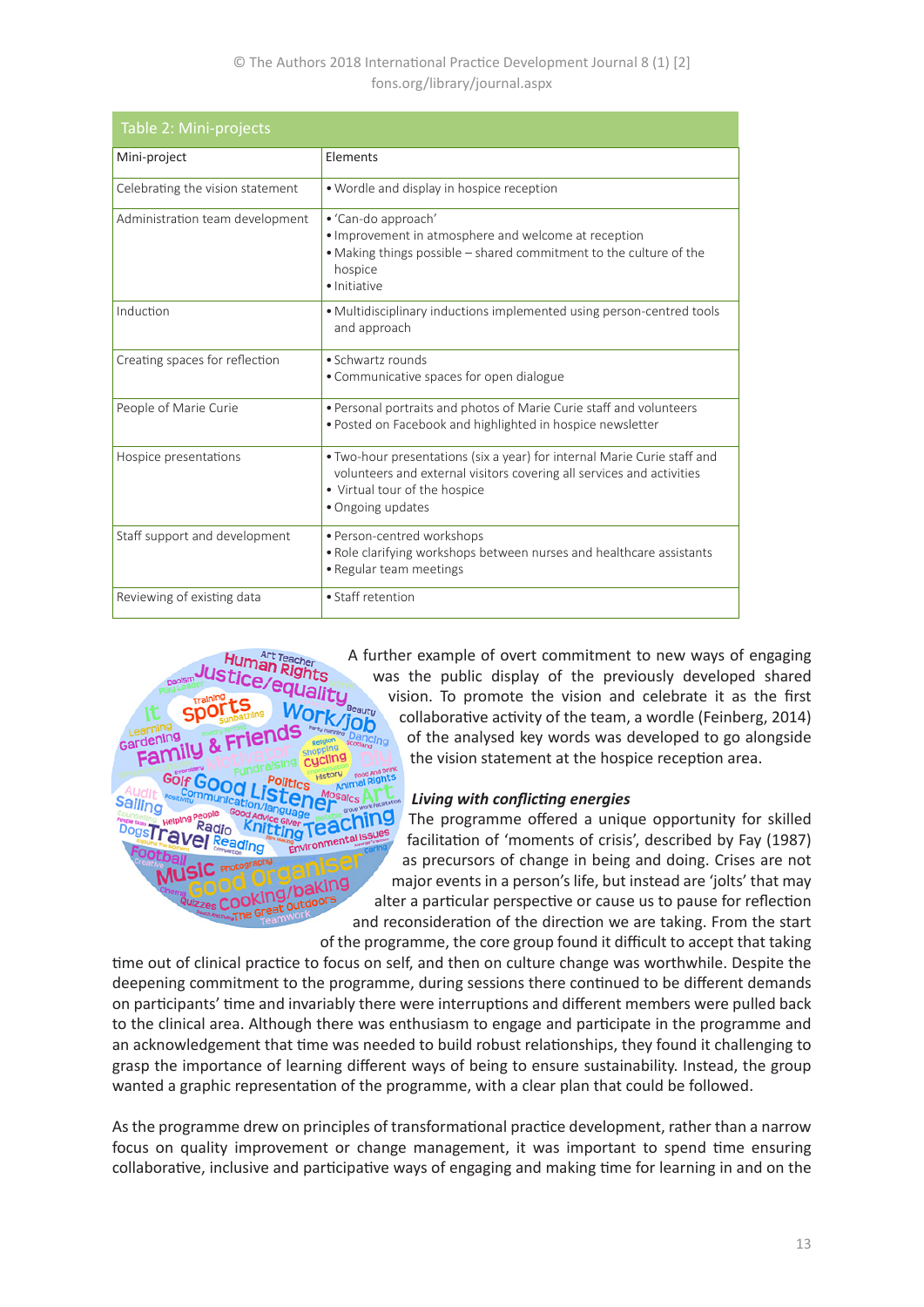process (Dewing, 2010). Working together creatively enabled the core group to come to understand the efficiency of creative ways of working and that they could use similar methods to engage patients, families, other staff and volunteers. By doing this from the beginning, the programme became a collective endeavour with all stakeholders and a platform for shared decision making. By module 3, members of the group reported feeling 'things were beginning to happen' a person-centred learning environment was emerging and, rather than waiting for concrete plans, they had begun examining their practice and seeking local solutions. While evaluating the session by writing a haiku, Participants wrote:

*Much less confused now Positive about the future Have the team working*

While another member wrote:

*Lots of work to do Championing. Excited. Yes I can do it!*

During an assessment of the workplace culture and context (Manley et al., 2011), there was recognition of using the shared vision as an evaluative statement and that they could work together to find out what the existing culture and context of care was like, and take ownership of developing personcentred practice. By analysing the data themselves, the group also recognised that themes relating to person-centred care emerged, but team relations were less visible. The facilitators helped the group to consider how they would collect further data by modelling person-centred practice and a holistic style of facilitation (Rycroft-Malone et al., 2016).

Conflicting energies emerged in a perceived dissonance with the organisational values and some concern about the inaccessibility of the language around person-centredness. Rather than seeking to explain, the facilitators opened dialogue where group members were encouraged to voice their concern and try, through dialogue, to question their thinking. They decided that it was important not to lose any of the voices that had contributed to the shared vision, otherwise this would impact on shared ownership. They also decided to update other stakeholders by identifying how their contributions were visible in the early work.

## *Being still*

Making dedicated time for the programme was challenging because of the busy hospice environment. Despite the commitment of the team, attendance at the core group sessions was variable. Throughout the programme, the group met at additional times to take the work forward. Creating spaces for quiet reflection and stillness is a real challenge in busy healthcare environments, yet creating spaces for quiet reflection, critical engagement and meaningful connection with others are essential elements of an environment that enables all persons to flourish. One example of this is the work the team did to develop Schwartz rounds.

Schwartz rounds [\(tinyurl.com/PointofCare-Schwartz](http://tinyurl.com/PointofCare-Schwartz)) were introduced to the hospice almost in parallel with the person-centred cultures programme, and the programme provided an effective platform for integrating the Schwartz rounds with the other person-centred developments. Their aim, as advocated by the Point of Care Foundation, was to provide a structured forum where all staff, clinical and nonclinical, came together regularly to discuss the emotional and social aspects of working in healthcare. Rounds were generally well attended by staff from clinical and non-clinical areas (20-30 people usually, although 90 when person-centredness was the topic). Feedback was sought from practitioners: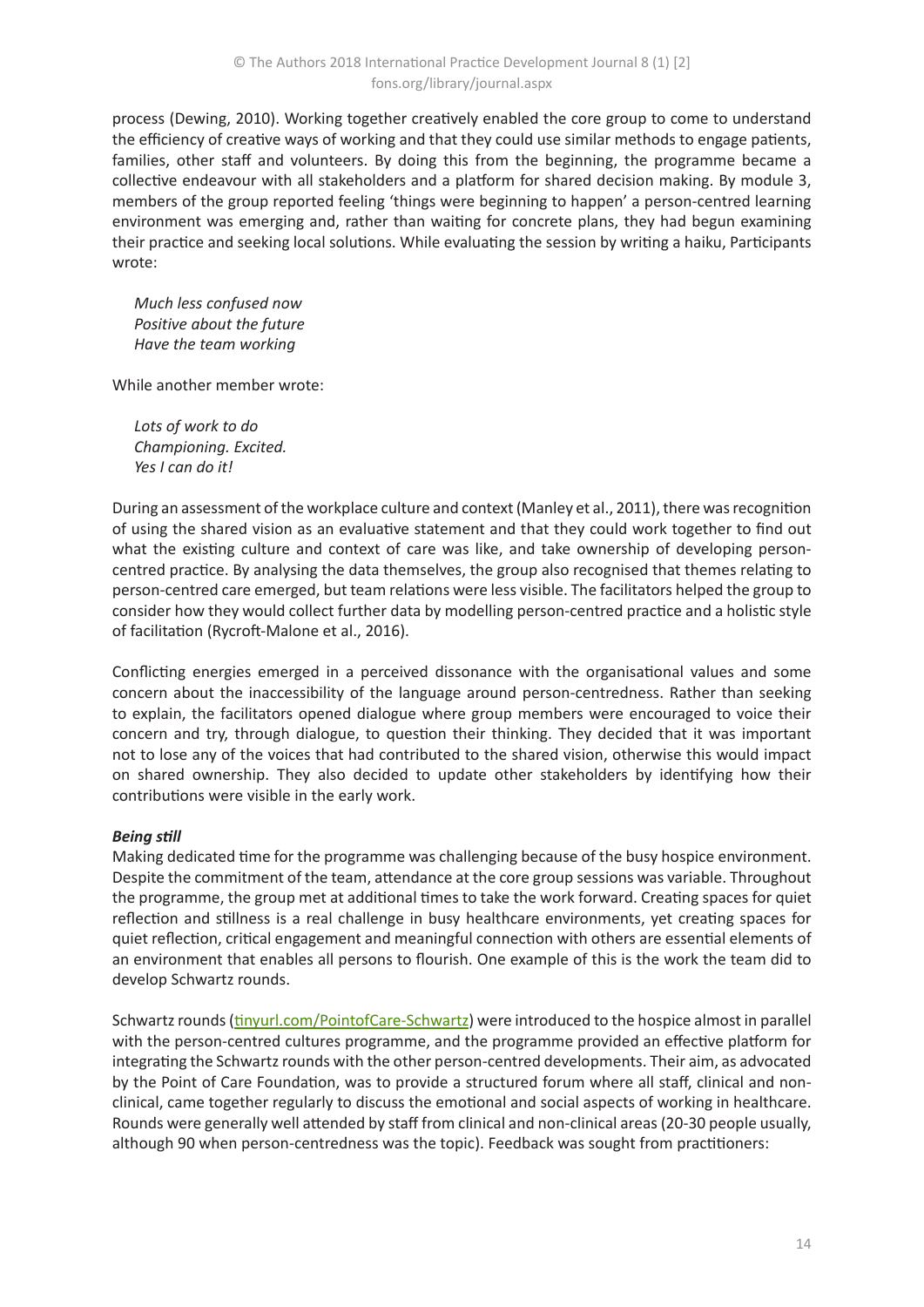*'Thought provoking' 'Touching, relevant, poignant' 'Thoroughly enjoyed taking part' 'Fab discussion – lots to take away and think about' 'Good to share and learn together' 'Very good, made you stop and think about things, which I think is useful during a busy day' 'Really gave insight in to the value of the team' 'Nice to hear the human side of people' 'Good to hear different perspectives' 'Helps me better understand my work environment' 'Inspiring and bonding' 'I think we are getting better at sharing our thoughts and our fears' 'Very much enjoyed the stories from staff working in different areas/departments of the hospice. Gave a most enjoyable and welcome insight into their roles and the impact this has on people's lives, working in our unique setting of the hospice. Sharing is supportive and very worthwhile. Look forward to the next Schwartz round'*

An example of how learning became a facilitated activity in the hospice, demonstrating a shift towards a person-centred culture, was the introduction of moments of stillness for healthcare assistants to reflect. The aim was to uncover patterns of practice – positive, person-centred, as well as ritualistic, task-focused practices. During the workshops, the healthcare assistants were also encouraged to think about their core values and agree new ways of working, together and in the wider team. Critical questions that arose from the sessions were captured for broader dissemination with the team and formed the basis of action plans.

#### *Embodying contrasts*

Feeling respected and showing respect are key ingredients of flourishing. Being respected as a person enables growth while simultaneously creating the conditions for the demonstration of respect for others. As well as identifying changes to practice and teamworking, members of the core group identified specific learning arising from the programme of work. A template with key questions was distributed to all group members to complete. Key learning from staff mainly focused on recognising that person-centredness is not just person-centred care, but is a way of being when engaging with all others. Following the programme one person identified:

*'I understood better what person-centredness within the staff looked like and what it should feel like.'*

## Another reflected:

*'I have learned how important it is to step out of the comfort zone in a focused way to really see what we are doing and how it might be different. I have also learned how important it is to use relevant examples to demonstrate how person-centred care has embedded in our hospice rather than trying to explain what it is!'*

Participating in the programme also led to the use of more person-centred language:

*'I use the words 'person centred' a lot more now! It has made me think more about other people's roles and how what I do impacts on them, and how their role impacts on my role.'*

Others identified that they were surprised how much the focus was on the team and that is where the biggest changes seemed to have been made:

*'I don't think it has changed my practice but I have seen very positive changes in a number of clinical and non-clinical colleagues in terms of engagement with, and feeling more part of, the hospice team.'*

Perceived changes are around language and the sense of team were expressed:

*'I think most staff are aware of person-centredness now, even if they don't really realise it! People have definitely been talking about person-centred approaches to things when maybe they might not have before. I think staff are realising as well that it applies to them too, not just the patients.*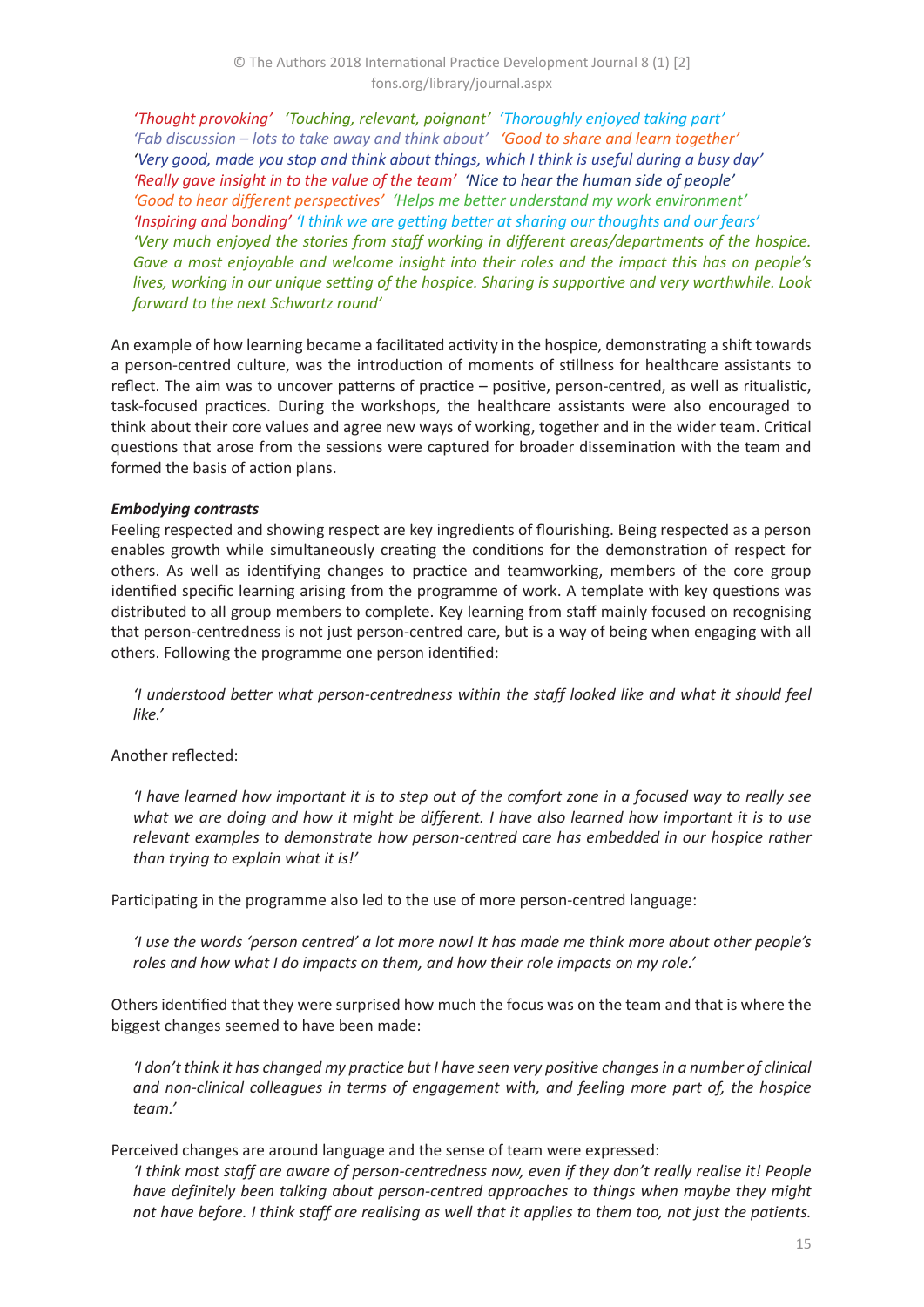*There is more understanding of different roles now as well, although this could be improved I reckon. The sense of being part of a team and being valued as part of that team has significantly changed for the better for some staff. There is a willingness to consider and understand other's roles and an awareness that this is an important part of working in the hospice. Notable outcomes have been the new induction model and a huge amount of teambuilding energy coming from the admin team!'*

## *Harmony*

There is no beginning and no end to flourishing (McCormack and Titchen, 2014). Acknowledging this brings dynamism to practice that responds to the context and the persons who shape that context. It creates a dance between the specifics of practice and the vision for transformation. It is also reflected in indicators of success collected from multiple sources. In this programme, we used routinely collected data to demonstrate outcomes arising from the practice development work undertaken.

In May 2017, there was an unannounced inspection by regulator Health Improvement Scotland (HIS) ([tinyurl.com/HIS-MC-Edinburgh\)](http://tinyurl.com/HIS-MC-Edinburgh). The 2016 HIS report for the hospice had made nine recommendations particularly around staff wellbeing and patient and family involvement in care planning. In the 2017 report, having invited comments from patients and families, HIS scored the hospice as excellent in four of the five categories, and 'very good' in the fifth. The report commended the hospice on a positive environment, noting culture, and effective teamworking where staff felt valued and respected. HIS noted evidence of a culture where feedback is sought and valued.

The transformation of the culture was also revealed in a review of complaints. There was a drop in the number of complaints from 30 in 2016 to 18 in 2017. What was remarkable in the 2017 review was a renewed approach to handling complaints that paid attention to reflecting and learning on the process of complaints, as well as responding to individual feedback. There was a sense of openness to change. Some examples included improvements to hospice procedures, environmental changes addressing safety issues and improved pathways of communication with patients and staff in community teams.

In response to a high staff turnover and some instability in the hospice inpatient unit, during 2015 and early 2016, a six-month pilot was implemented, creating two supernumerary practice development and research nurse (PDRN) posts. The aim of these roles was to improve retention rates and staff wellbeing though mentorship and support, particularly for newer and less experienced nurses. Retention rates were scrutinised during and following the PDRN pilot: the number of nurses leaving the hospice fell by 40%. This followed a period of stability in the inpatient unit.

Towards the end of the programme in July 2017, all staff were invited to complete a short survey about the workplace culture of the hospice. A total of 28 (24% of staff) responded, almost two-thirds of whom (60%) said that they felt the culture had become more person centred. While many cited 'patient-centred' caring, there were reports of person-centred culture among the responses:

*'There is an increased willingness to discuss and give feedback in an open and honest environment without fear of being judged or ignored.'*

A new member of the team reported:

*'From my time of working here, I can see the person-centre culture being at the forefront of Marie Curie. One example is when we helped organise [a celebration] for a patient's relative's birthday... the family were very appreciative and [now have] fond memories of the hospice.'*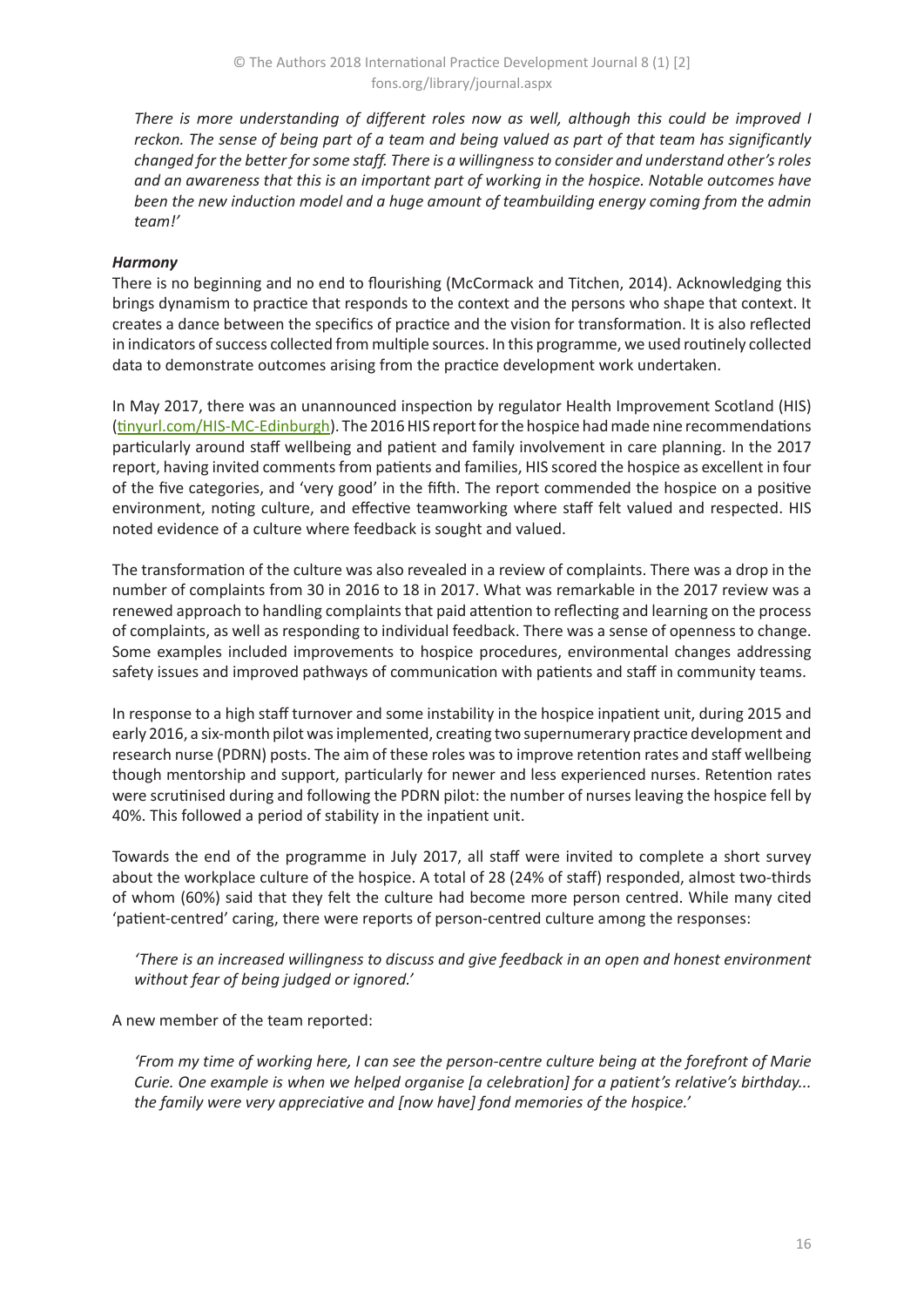Some survey responses revealed examples of 'task-focused' rather than 'person-centred' approaches to care continuing in the wards:

*'Still a lot of staff feeling every patient needs to be washed in the mornings when it's a 24-hour service. Can be done when time is right for patient. Also, breakfast tray going out early in the morning. Feel trays should be put out when receiving breakfast, not at 6am in the morning.'*

Some staff highlighted that new ways of working including the newsletter, staff events, activities and graffiti boards had contributed to a sense of connectedness. A member of the kitchen staff said:

*'Staff seem to be a bit more aware of their job roles and what impact they might have on them. Staff seem more friendly, especially some ward staff.'*

There were examples in the data of cross-team working, for example, fundraising, increased participation in hospice meetings and improved inspection results. In the survey, respondents were asked if they had noticed any changes within themselves; they revealed they were more aware of other people's needs, but also of their aspirations:

*'I have a greater general awareness of other staff and their experiences/what motivates them/ challenges them. Broader perspective in general.'*

*'I try to think more out of the box when it comes to solutions. I try to be more mindful of how I might impact on others.'*

Knowing each other better emerged from several quotes. One nurse commented:

*'Among the staff at the hospice, I think there is more awareness of, and attention paid to, each other – names, experiences, life stories and aspirations. Time is taken to listen, talk and empathise. The whiteboards provide an opportunity to share information and learn more about each other.'*

Individuals in the core group captured changes in their perspectives and key learning. This is captured in the messages shown in the photographs on the next page.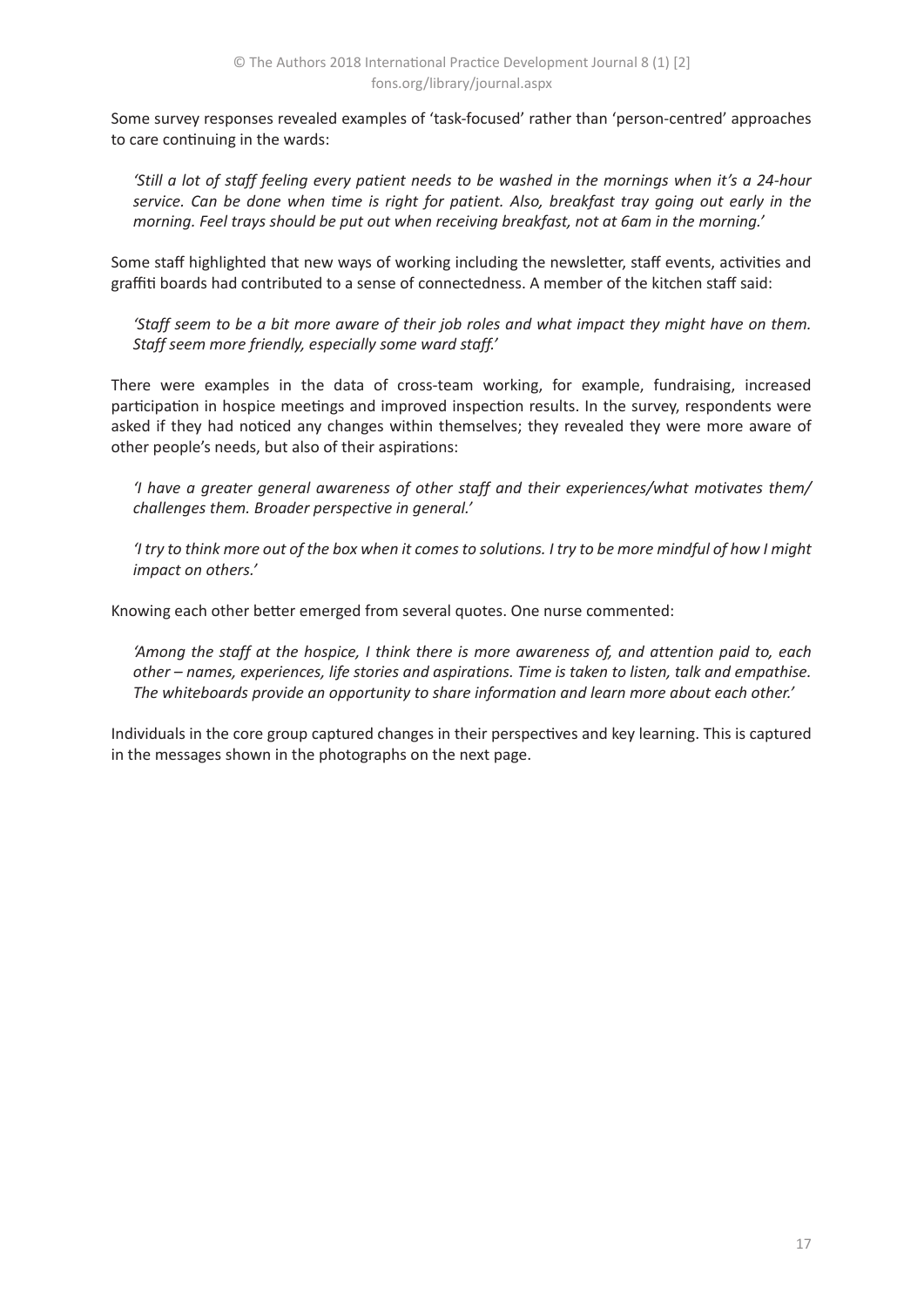## © The Authors 2018 International Practice Development Journal 8 (1) [2] fons.org/library/journal.aspx



#### *Next steps*

Harmony is reflected in the embeddedness of the person-centred culture. The core group has ongoing plans to continue to develop practice. Mini-projects are becoming part of everyday practices. There is a commitment to sustaining ways of working and to development of the core group to include more members across the hospice. When asked what they would like to see happen next, two participants responded:

*'I'd like to see more things being done to bring staff together (if they want to obviously!) and more staff taking a lead in this, not just the same people. I'd like to see development of respect, recognition and understanding of roles, especially towards non-clinical staff'* (BL).

*'I would like to see a specific piece of work with the healthcare assistants that involves all of them. I would like the group to have a clear idea by December of how we maintain the momentum and how we establish the benefit for patient and families'* (JS).

Celebrating success is occurring in several ways, including sharing with other hospices and community services within Marie Curie, as well as presenting to the executive team and stencilling the shared vision in the reception area. The summer fête in July 2017 was used as an opportunity to celebrate success and another celebration event was planned for spring 2018.

#### *Loving kindness*

The person-centred development at the hospice illustrates how a systematic, collaborative and inclusive approach to culture change can have wide-ranging effects on the lived experience. Using human flourishing as a framework has helped to get 'inside and underneath' the processes and outcomes, and demonstrate a holistic approach to the development of person-centred cultures that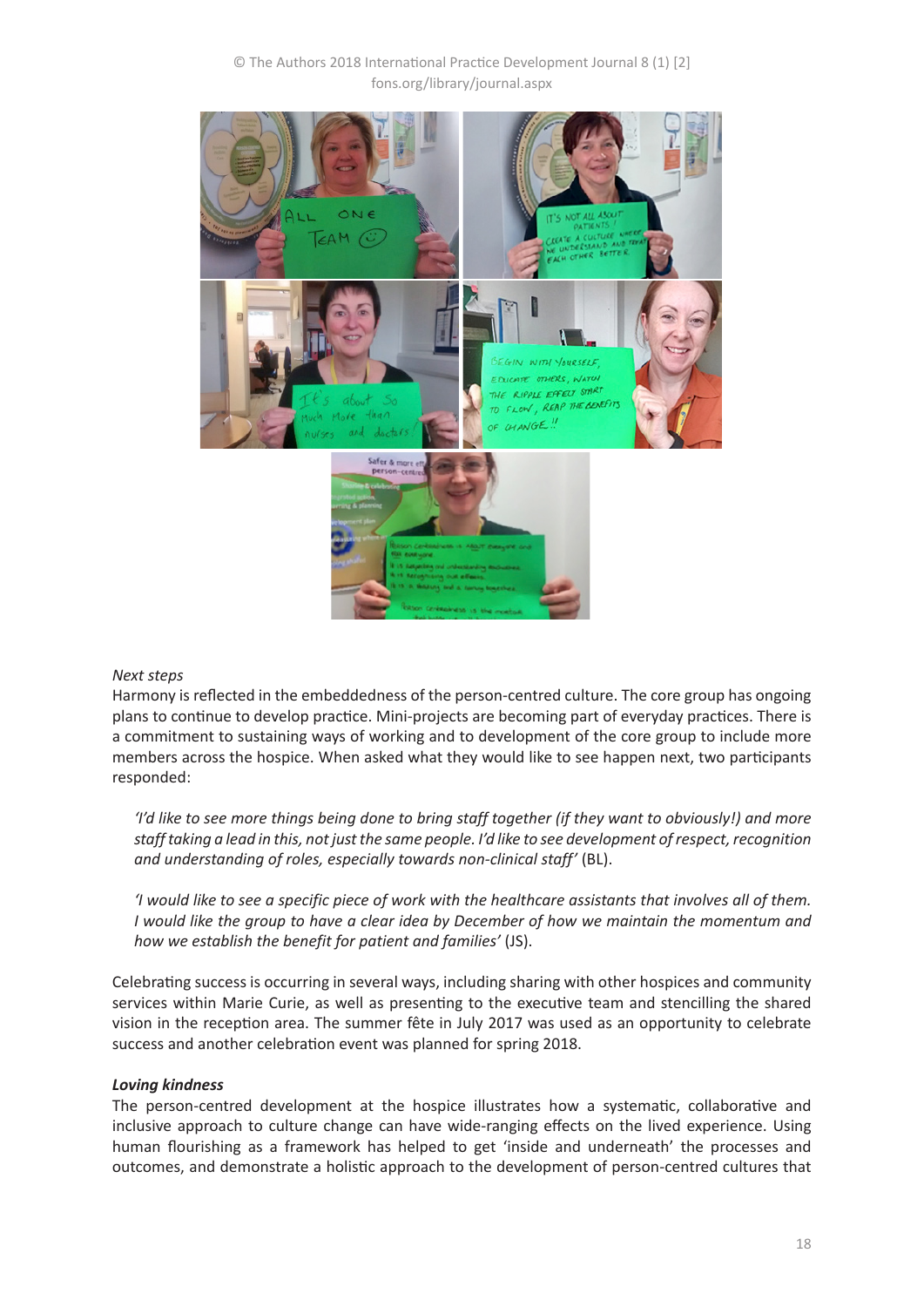keeps the person at the centre while dealing with improving areas of engagement and quality. This is consistent with the methodology of transformational practice development (McCormack and Titchen, 2014). In this methodology, the purpose is to transform cultures towards those where all persons flourish. Transformational practice development is person-centred in its philosophy and uses methods that respect persons' diverse natures, ways of being and processes of engagement. It is not a linear process, but instead aims to 'be with' participants in ways that respect each unique learning journey. Transformation is sustained through active learning (Dewing, 2008).

However, while this philosophy and methodology have laudable, holistic aims, a mechanistic and technical approach to creating change can override the core intent of transformation through learning. Indeed, this contradiction was evident at the beginning of this programme, when the group had a desire to see tangible changes in practice at the expense of transformation of ways of being through learning. As facilitators, this was challenging and 'holding the space' was important to enable perspective transformation and ongoing commitment to the agreed ways of working and the methodological approach. The framework of human flourishing provided a useful means of doing this, so that all activities could be understood through the concept of flourishing and how this happens and is sustained. For example, while many practice development programmes can have the intent of culture change and transformation, the focus can easily shift to completing individual (mini) projects and evaluating their impact – thus losing the wider picture of culture transformation. Indeed, a focus on mini-projects is advocated by practice developers as tangible evidence of the translation of new learning into practice (Dewing et al., 2014). In this programme, mini-projects were developed (see Table 2), but they were understood in the context of 'embracing the known and yet to be known' and so were platforms for reflection, analysis and increasing engagement rather than 'ends' in themselves. These mini-projects provided a wide range of opportunities to demonstrate a holistic approach to person-centredness and a shift from providing person-centred care to the development of a personcentred culture that can sustain such caring practices (McCormack et al., 2010).

The relationship between person-centred care and person-centred cultures was particularly interesting in this programme. At the time when this work commenced, the results of a national patient survey by Marie Curie Care suggested high levels of patient satisfaction with care provided in the Edinburgh hospice. This was in part reinforced by the patient story data emerging from this programme. More significantly, however, our data revealed the lack of person-centredness experienced/felt by staff in the hospice and related services. This was a challenge at the beginning of the programme; some participants couldn't see the point of it, given the high levels of patient satisfaction. McCormack and McCance (2010, 2017) have consistently argued the need for a person-centred culture to sustain personcentred care, and this argument was pertinent to the culture of this care setting. The organisation's data demonstrated high levels of satisfaction among patients but not among staff. Evidence of this existed in the narrative data of this programme and this data reflected informal communications in the setting up of the programme and staff satisfaction and retention data maintained by the hospice itself. This lack of staff satisfaction drove the need for this programme and the desire to address the culture of the care setting. As a result, programme evaluations demonstrated little effect on person-centred care but significant improvement in staff satisfaction and the overall care culture of the service, as illustrated through the staff survey and the HIS quality monitoring report.

The existence of person-centred care in the absence of a person-centred culture is quite a conundrum. Buetow (2016) has argued that it raises moral questions that organisations need to address: can staff be sacrificed to achieve the outcome of person-centred care? The hospice leadership and management team were not comfortable with this – the continuous loss of staff from the organisation while patients and families remain satisfied with their care. This dilemma in organisations is not always addressed explicitly in the way that this team chose to, resulting in organisations espousing a person-centred philosophy, while in reality focusing on patient-centredness (Buetow, 2016). It was a revelation to most of the participants in this programme that person-centredness was about more than patients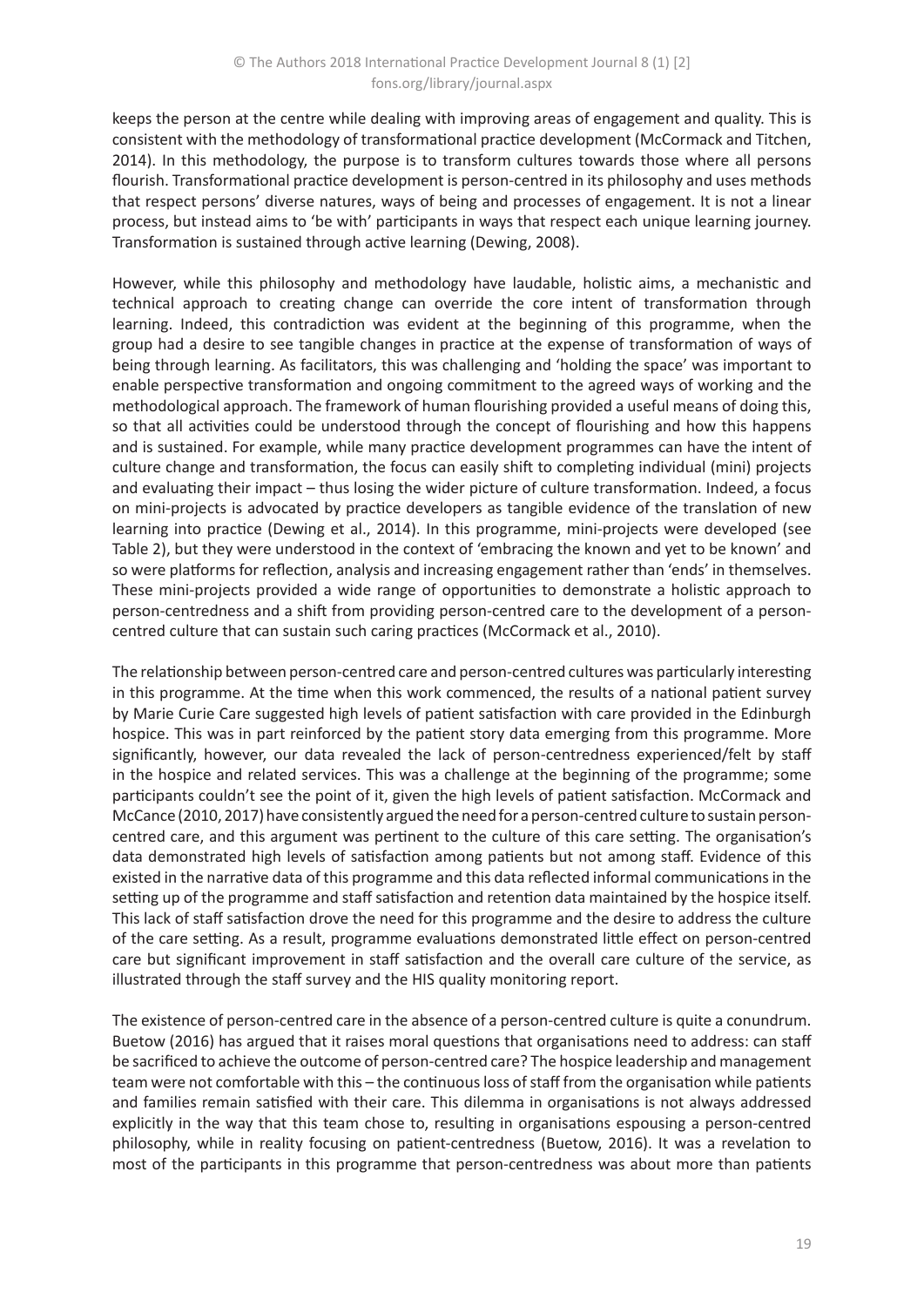and that staff had a right to consider these values for themselves. Other studies, particularly those operationalising the values of 'Magnet Hospitals' (Aiken et al., 2008), Planetree (Gilpin et al., 1991) and Culture Change (Scalzi et al., 2006) recognise the need for staff to be treated with respect and dignity as a means of improving the quality of care experience for patients. However, this approach privileges one person over another and uses one as a means to the other's end (Paton, 1971). The results of this programme demonstrate an equalising of perspectives and respect for the personhood of all those engaging with the service, irrespective of role, and the creation of a person-centred culture that can be sustained over time.

McCormack and Titchen (2014) suggest that this kind of culture represents the eighth condition for human flourishing – loving kindness:

*'Loving kindness lies at the heart of flourishing; loving kindness towards oneself and others in the contexts and situations we find ourselves in our work. Speaking loving kindness is like feeling breeze on our faces, hearing the rustle and brushing of grasses and leaves as the wind gusts and lulls. It is something that is sensed more than actually spoken although it can be heard in the tone of voice, in the softness of the eyes and in compassionate acts. Loving kindness warms our hearts as the sun warms the earth and all living things.'*

#### **Conclusions**

In this article, we have provided a detailed account of the processes and outcomes of a programme specifically designed to develop a person-centred culture in a palliative and end-of-life care service. The programme used a transformational practice development approach for the development of a person-centred culture and a framework for human flourishing as a means of analysing processes and outcomes. The programme demonstrated the importance of person-centred cultures for sustainable person-centred care; the creation of such cultures is imperative if sustainable person-centred care is to be made a reality. Human flourishing is a desirable moral goal in organisations, recognising the need for the personhood of all persons to be respected. If we are to move beyond the rhetoric of personcentredness and truly embrace its values, then the continuous articulation of 'patient-centredness disguised as person-centredness' needs to end. We believe that the transformational engagement processes used in this programme offer a means of achieving this goal.

## **References**

- Aiken, L., Clarke, S., Sloane, D., Lake, E. and Cheney, T. (2008) Effects of hospital care environment on patient mortality and nurse outcomes. *Journal of Nursing Administration*. Vol. 38. No. 5. pp 223- 229.<https://doi.org/10.1097/01.NNA.0000312773.42352.d7>.
- Boomer, C. and McCormack, B. (2010) Creating the conditions for growth: a collaborative practice development programme for clinical nurse leaders. *Journal of Nursing Management*. Vol. 18. No. 6. pp 633-644. <https://doi.org/10.1111/j.1365-2834.2010.01143.x>.
- Buetow, S. (2016) *Person-centred Health Care: Balancing the Welfare of Clinicians and Patients*. Oxford: Routledge.

Dewing, J. (2010) Moments of movement: active learning and practice development. *Nurse Education in Practice*. Vol. 10. No. 1. pp 22-26. <https://doi.org/10.1016/j.nepr.2009.02.010>.

Dewing, J., McCormack, B. and Titchen, A. (2014) *Practice Development Workbook for Nursing, Health and Social Care Teams*. Oxford: Wiley-Blackwell.

Fay, B. (1987) *Critical Social Science: Liberation and its Limits*. New York: Cornell University Press.

Feinberg, J. (2014) Wordle. Retrieved from: [wordle.net](http://www.wordle.net/)

Gaffney, M. (2011) *Flourishing*. Dublin: Penguin.

Gilpin, L., Nelson, K. and Schweitzer, M. (1991) A healing environment: the Planetree hospital project at San Jose Medical Center. *Journal of Healthcare Interior Design*. Vol. 3. pp 139-148.

Independent Cancer Taskforce (2015) *Achieving World Class Cancer Outcomes: A Strategy for England – 2015-2020*. Retrieved from: [tinyurl.com/ICTstrategy-2015-2020](http://tinyurl.com/ICTstrategy-2015-2020) (Last Accessed 23rd March 2018).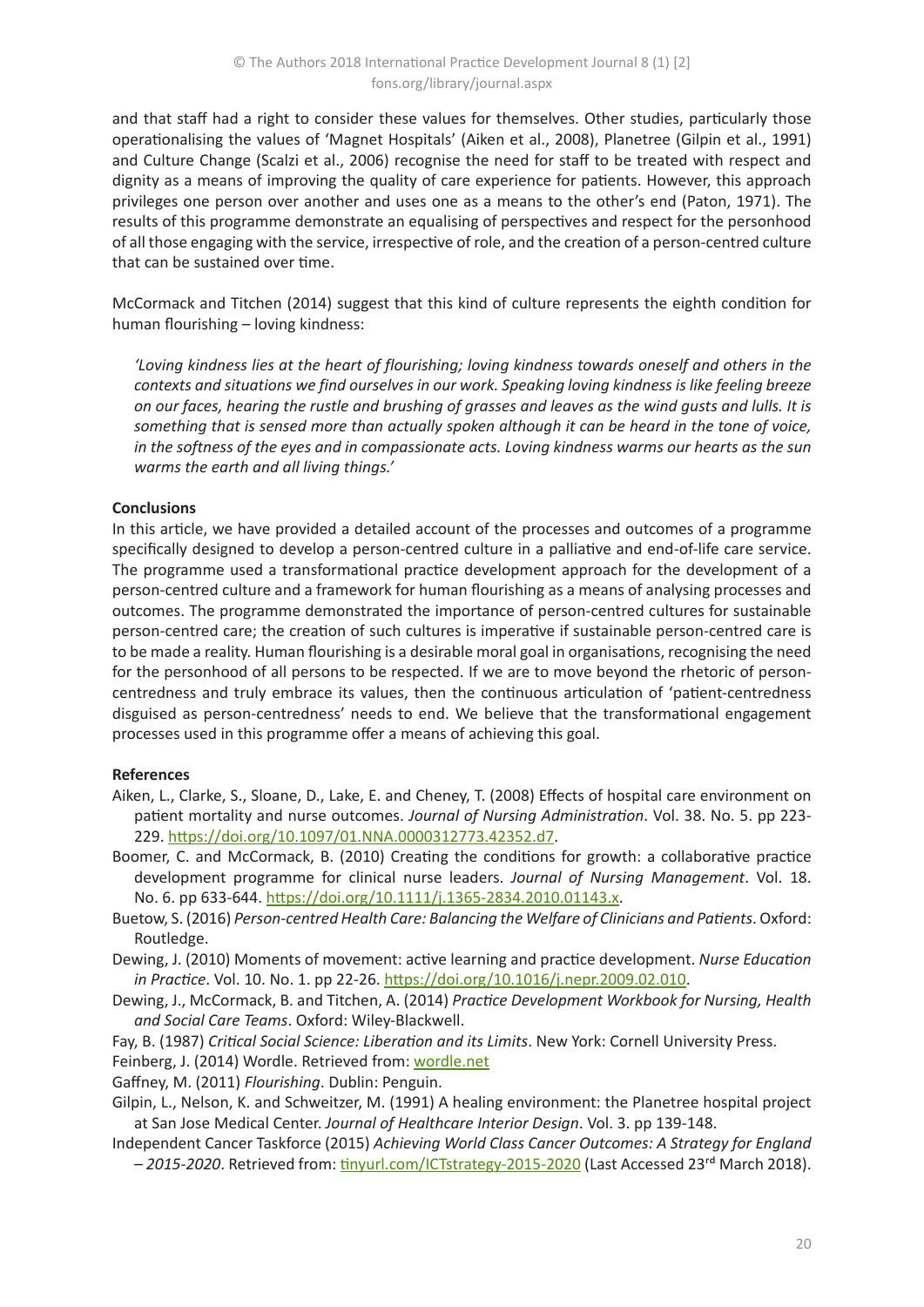- Leadership Alliance for the Caring of Dying People (2014) *One Chance to Get It Right: Improving*  Peoples' Experience of Care in the Last Few Days and Hours of Life. Retrieved from: [tinyurl.com/](http://tinyurl.com/one-chance-LACDP) [one-chance-LACDP](http://tinyurl.com/one-chance-LACDP) (Last accessed 23rd March 2018).
- Manley, K., Sanders, K., Cardiff, S. and Webster, J. (2011) Effective workplace culture: the attributes, enabling factors and consequences of a new concept. *International Practice Development Journal*. Vol. 1. No. 2. Article 1. pp 1-29. Retrieved from: [fons.org/library/journal/volume1-issue2/article1](https://www.fons.org/library/journal/volume1-issue2/article1) (Last accessed 23rd March 2018).
- Marie Curie (2015) *The Clinical Workforce Strategy, Learn and Develop Strategy and People Strategy*. London: Marie Curie. Retrieved from: [tinyurl.com/mariecurie-2014-19](http://tinyurl.com/mariecurie-2014-19) (Last accessed 12th January 2018).
- Mekki, T., Øye, C., Kristensen, B., Dahl, H., Haaland, A., Aas Nordin, K., Strandos, M., Terum, T., Ydstebø, A. and McCormack, B. (2017) The interplay between facilitation and context in the Promoting Action on Research Implementation in Health Services framework: a qualitative exploratory implementation study embedded in a cluster randomised controlled trial to reduce restraint in nursing homes. *Journal of Advanced Nursing*. Vol. 73. No. 11. pp 2622-2632. <https://doi.org/10.1111/jan.13340>.
- McCormack, B. and Titchen, A. (2006) Creativity: melding, exploding, blending. *Educational Action Research*. Vol. 14. No. 2. pp 239-266. <https://doi.org/10.1080/09650790600718118>.
- McCormack, B., Dewing, J., Breslin, L., Coyne-Nevin, A., Kennedy, K., Manning, M., Peelo-Kilroe, L. and Tobin, C. (2009a) Practice development: realising active learning for sustainable change. *Contemporary Nurse*. Vol. 32. Nos. 1-2. pp 92-104. <https://doi.org/10.5172/conu.32.1-2.92>.
- McCormack, B., Henderson, E., Wilson, V. and Wright, J. (2009b) The Workplace Culture Critical Analysis Tool. *Practice Development in Healthcare*. Vol. 8. No. 1. pp 28-43.<https://doi.org/10.1002/pdh.273>.
- McCormack, B. and McCance, T. (2010) *Person-centred Nursing: Theory, Models and Methods*. Oxford: Blackwell.
- McCormack, B., Dewing, J., Breslin, E., Coyne-Nevin, A., Kennedy, K., Manning, M., Tobin, C. and Slater, P. (2010) Developing person-centred practice: nursing outcomes arising from changes to the care environment in residential settings for older people. *International Journal of Older People Nursing*. Vol. 5. No. 2. pp 93-107.<https://doi.org/10.1111/j.1748-3743.2010.00216.x>.
- McCance, T., Gribben, B., McCormack, B. and Laird, E. (2013) Promoting person-centred practice within acute care: the impact of culture and context on a facilitated practice development programme. *International Practice Development Journal*. Vol. 3. No. 1. Article 2. pp 1-17. Retrieved from: [fons.org/library/journal/volume3-issue1/article2](http://www.fons.org/library/journal/volume3-issue1/article2) (Last accessed 10<sup>th</sup> April 2018).
- McCormack, B., Titchen, A. and Manley, K. (2013) The contextual web of practice development. Chp 14 *in* McCormack, B., Manley, K. and Titchen, A. (Eds.) (2013) *Practice Development in Nursing*. (2nd edition). Oxford: Wiley-Blackwell. pp 275-295.
- McCormack, B. and Titchen, A. (2014) No beginning, no end: an ecology of human flourishing. *International Practice Development Journal*. Vol 4. No. 2. Article 2. pp 1-15. Retrieved from: [fons.org/library/journal/volume4-issue2/article2](http://www.fons.org/library/journal/volume4-issue2/article2) (Last accessed 10<sup>th</sup> April 2018).
- McCormack, B., Borg, M., Cardiff, S., Dewing, J., Jacobs, G., Janes, N., Karlsson, B., McCance, T., Mekki. T., Porock, D., van Lieshout, F. and Wilson, V. (2015) Person-centredness – the 'state' of the art. *International Practice Development Journal*. Vol. 5. Suppl. Article 1. pp 1-15. Retrieved from: [fons.org/library/journal/volume5-person-centredness-suppl/article1](http://www.fons.org/library/journal/volume5-person-centredness-suppl/article1) (Last accessed 10<sup>th</sup> April 2018).
- McCormack, B. and McCance, T. (2017) *Person-centred Nursing and Health Care: Theory and Practice*. Oxford: Wiley.
- McCormack, B., Borg, M., Cardiff, S., Dewing, J., Jacobs, G., Titchen, A., van Lieshout, F. and Wilson, V. (2017) A kaleidoscope of hope: exploring experiences of hope among service users, families and practitioners in various health care contexts. *Holistic Nursing*. Vol. 35. No. 3. pp 247-258.
- National Palliative and End-of-life Care Partnership (2015) *Ambitions for Palliative and End-of-life Care: A national framework for local action 2015-2020*. Retrieved from: [tinyurl.com/EOL-ambitions](http://tinyurl.com/EOL-ambitions) (Last accessed 23rd March 2018).
- Paton, H. (1971) *The Categorical Imperative: a Study in Kant's Moral Philosophy*. Philadelphia: University of Pennsylvania Press.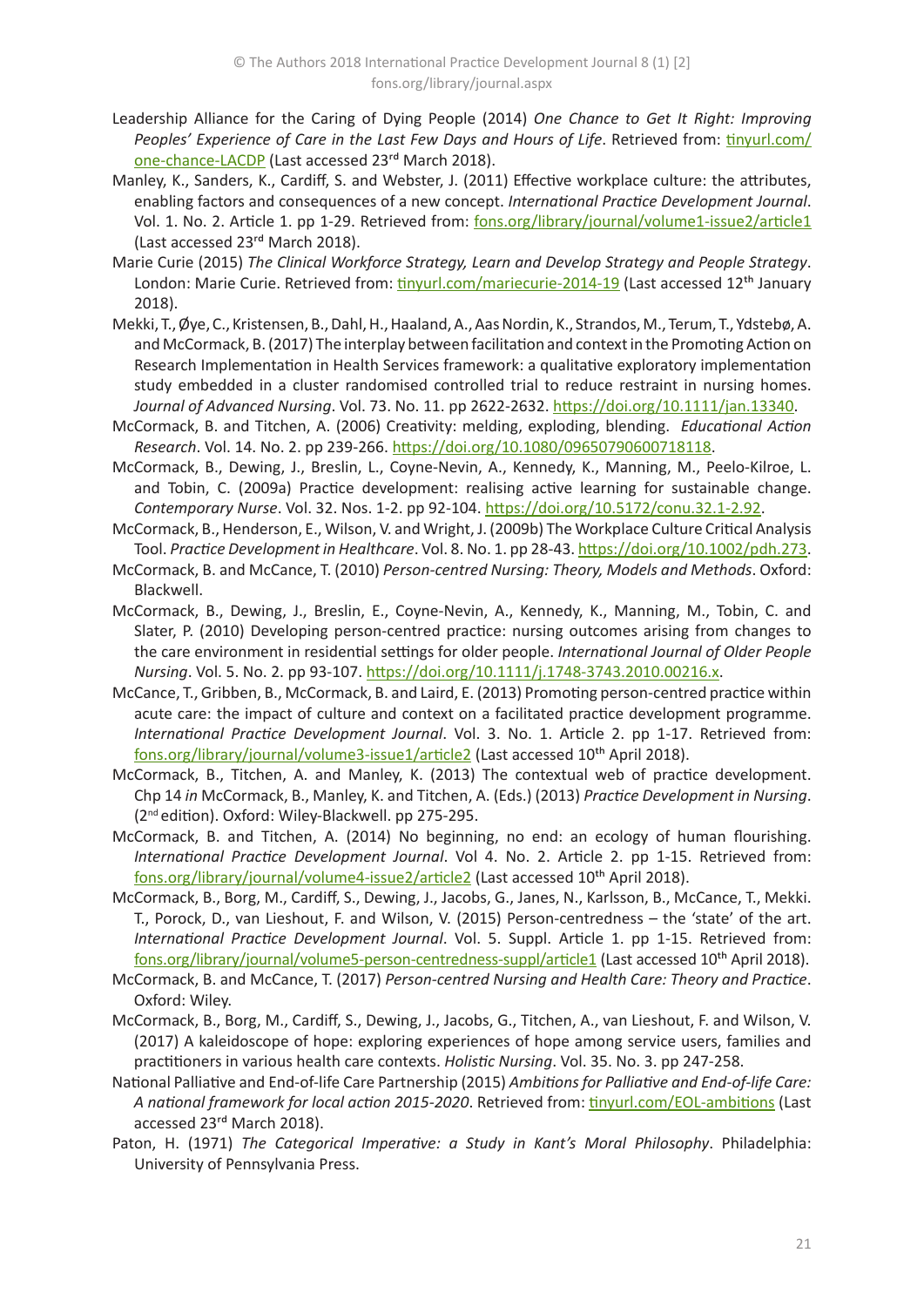- Rycroft-Malone, J., Burton, C., Wilkinson, J., Harvey, G., McCormack, B., Baker, R., Dopson, S., Graham, I., Staniszewska, S., Thompson, C., Ariss, S., Melville-Richards, L. and Williams, L. (2016) Collective action for implementation: a realist evaluation of organisational collaboration in healthcare. *Implementation Science*. Vol. 11. Article 17. <https://doi.org/10.1186/s13012-016-0380-z>.
- Scalzi, C., Evans, L., Barstow, A. and Hostvedt, K. (2006) Barriers and enablers to changing organisational culture in nursing homes. *Nursing Administration Quarterly*. Vol. 30. No. 4. pp 368-372.
- Simons, H. and McCormack, B. (2007) Integrating arts-based inquiry in evaluation methodology: opportunities and challenges. *Qualitative Inquiry*. Vol. 13. No. 2. pp 292-311.
- Titchen, A., McCormack, B., Wilson, V. and Solman, A. (2011) Human flourishing through body, creative imagination and reflection. *International Practice Development Journal*. Vol. 1. No. 1. Article 1. pp 1-18. Retrieved from: [fons.org/library/journal/volume1-issue1/article1](https://www.fons.org/library/journal/volume1-issue1/article1) (Last accessed 10<sup>th</sup> April 2018).
- Titchen, A. and McCormack, B. (2008) A methodological walk in the forest: critical creativity and human flourishing. Chp 4 *in* Manley, K., McCormack, B. and Wilson, V. (Eds.) (2008) *International Practice Development in Nursing and Healthcare*. Oxford: Blackwell. pp 59-83.
- van der Eerden, M., Csikos, A., Busa, C., Hughes, S., Radbruch, L., Menten, J., Hasselaar, J. and Groot, M. (2014) Experiences of patients, family and professional caregivers with Integrated Palliative Care in Europe: protocol for an international multicenter, prospective, mixed method study. *BMC Palliative Care*. Vol. 13. Article 52. <https://doi.org/10.1186/1472-684X-13-52>.
- Warfield, C. and Manley, K. (1990) Developing a new philosophy in the NDU. *Nursing Standard*. Vol. 4. No. 41. pp 27-30.
- Yalden, J., McCormack, B., O'Connor, M. and Hardy, S. (2013) Transforming end-of-life care using practice development: an arts-informed approach in residential aged care. *International Practice Development Journal*. Vol. 3. No. 2. Article 2. pp 1-18. Retrieved from: [fons.org/library/journal/](https://www.fons.org/library/journal/volume3-issue2/article2) [volume3-issue2/article2](https://www.fons.org/library/journal/volume3-issue2/article2) (Last accessed 11<sup>th</sup> November 2017).

**Brendan McCormack** (DPhil Oxon, PGCEA, BSc Hons, RMN, RGN, FRCN FEANS, FRCSI), Head of the Division of Nursing, Head of the Graduate School, Associate Director, Centre for Person-centred Practice Research, Queen Margaret University, Edinburgh, Scotland; Professor II, University College of South East Norway, Drammen, Norway; Extraordinary Professor, Department of Nursing, University of Pretoria, South Africa; Professor of Nursing, Maribor University, Slovenia; Visiting Professor, Ulster University.

**Caroline Dickson** (D HSSc, MSc, PG Cert Prof & Higher Ed, Dip DN, RN), Senior Lecturer, Division of Nursing, Queen Margaret University, Edinburgh, Scotland.

**Tracy Smith** (MSc Palliative Care, PGCert Teaching and Learning in Higher Education, BSC Nursing), Practice Development Facilitator, Marie Curie Care, Edinburgh, Scotland.

**Hilary Ford** (OU Certificate in Management, PCGE in Adult Education, BSc Hons in European Studies with German), Hospice Manager, Marie Curie Care, Edinburgh, Scotland.

**Steffi Ludwig** (BSc Hons Physiotherapy), Physiotherapist, Marie Curie Care, Edinburgh, Scotland.

**Rhona Moyes** (BSc Palliative Care, RN), Clinical Nurse Specialist, Marie Curie Care, Edinburgh, Scotland. **Laura Lee** (Diploma Nursing, RN), Registered Nurse, Marie Curie Care, Edinburgh, Scotland.

**Elaine Adam** (M Des and BA Hons Art), Health Care Assistant, Marie Curie Care, Edinburgh, Scotland. **Tracy Paton** (BSc Nursing, RN), Charge Nurse, Marie Curie Care, Edinburgh, Scotland.

**Brigid Lydon,** Secretary, Marie Curie, Edinburgh, Scotland.

**Juliet Spiller** (MBChB, BSc(MedSci), MRCP), Medical Consultant, Marie Curie Care, Edinburgh, Scotland.